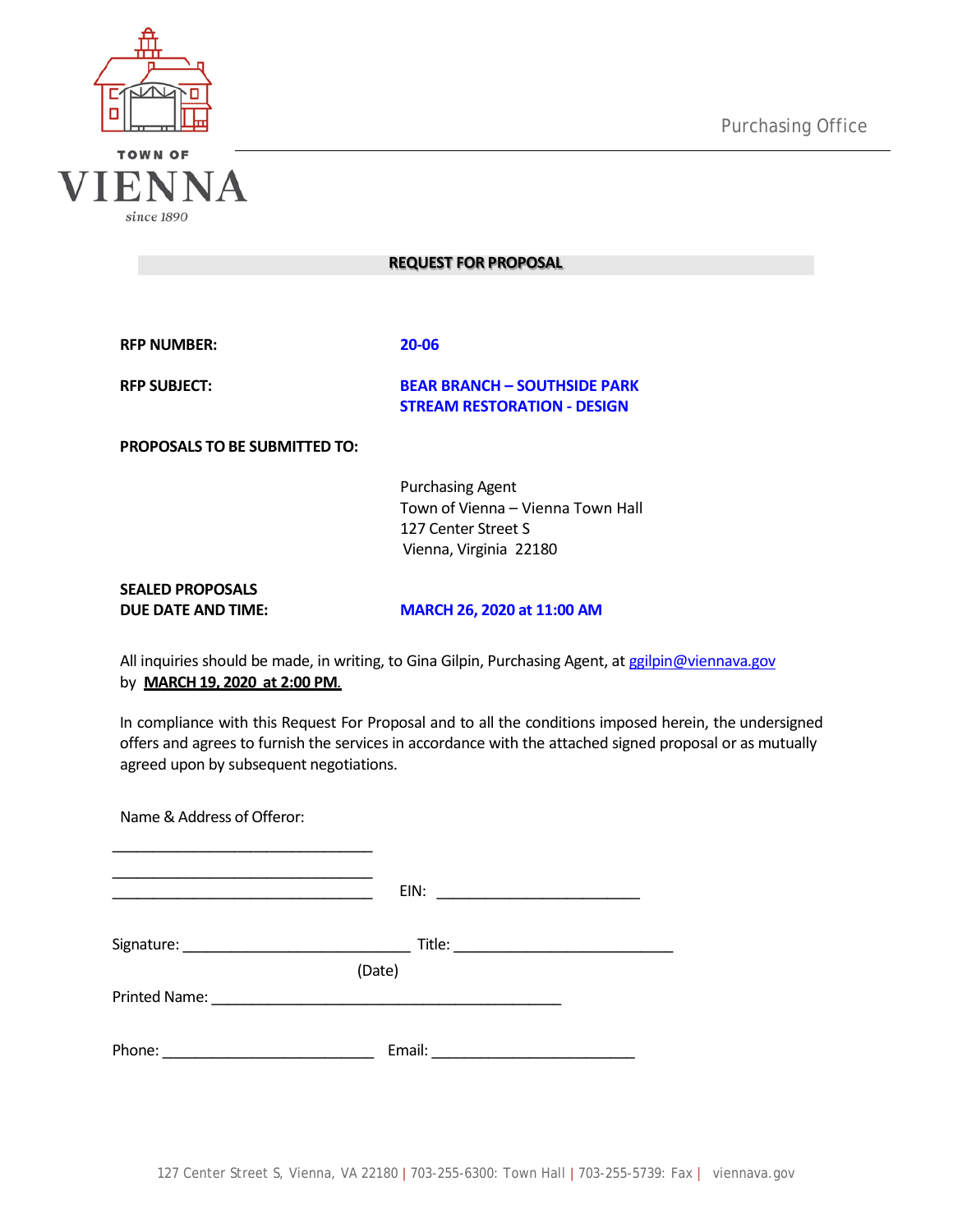## **ADVERTISEMENT**

Sealed proposals will be received by the Town of Vienna, Virginia at the Purchasing Office, 127 Center Street, South, Vienna, Virginia 22180, for:

# **RFP 20-06 BEAR BRANCH – SOUTHSIDE PARK STREAM RESTORATION - DESIGN ProposalsDue: March 26, 2020 at 11:00 AM**

Copies of solicitations are available online at [www.viennava.gov](http://www.viennava.gov/) and from the Purchasing Agent at the above address or by calling (703) 255-6359, during normal business hours(8:00 AM - 4:30 PM), Monday-Friday.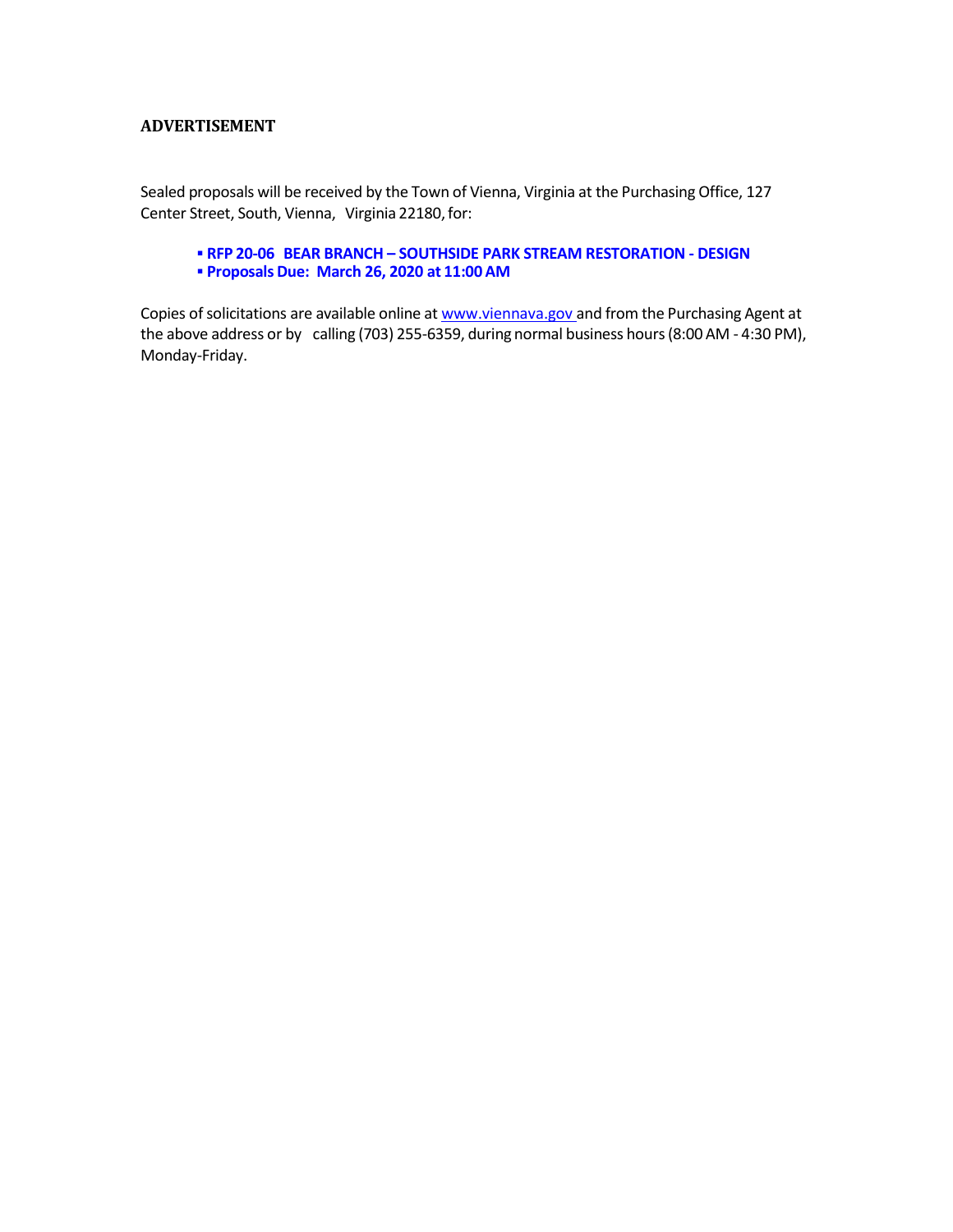# **TABLE OF CONTENTS**

| <b>SECTION NO.</b> | <b>SECTION HEADING</b>                                     | <b>PAGE NO.</b> |
|--------------------|------------------------------------------------------------|-----------------|
| 1                  | <b>PURPOSE</b>                                             | 1               |
| $\mathfrak{p}$     | <b>BACKGROUND</b>                                          | 1               |
| 3                  | <b>SCOPE OF SERVICES</b>                                   | 1               |
| 4                  | PROPOSAL PREPARATION AND<br><b>SUBMISSION REQUIREMENTS</b> | 3               |
| 5                  | EVALUATION AND AWARD CRITERIA                              | 4               |
| 6                  | <b>AWARD OF CONTRACT</b>                                   | 4               |
| 7                  | <b>CONTRACT TERM</b>                                       | 4               |
| 8                  | SPECIAL TERMS AND CONDITIONS                               | 5               |
| 9                  | <b>GENERAL TERMS AND CONDITIONS</b>                        | 8               |

PROPRIETARY INFORMATION FORM\*

STATE CORPORATION COMMISSION FORM\*

\*RETURN THESE PAGES WITH YOUR PROPOSAL RESPONSE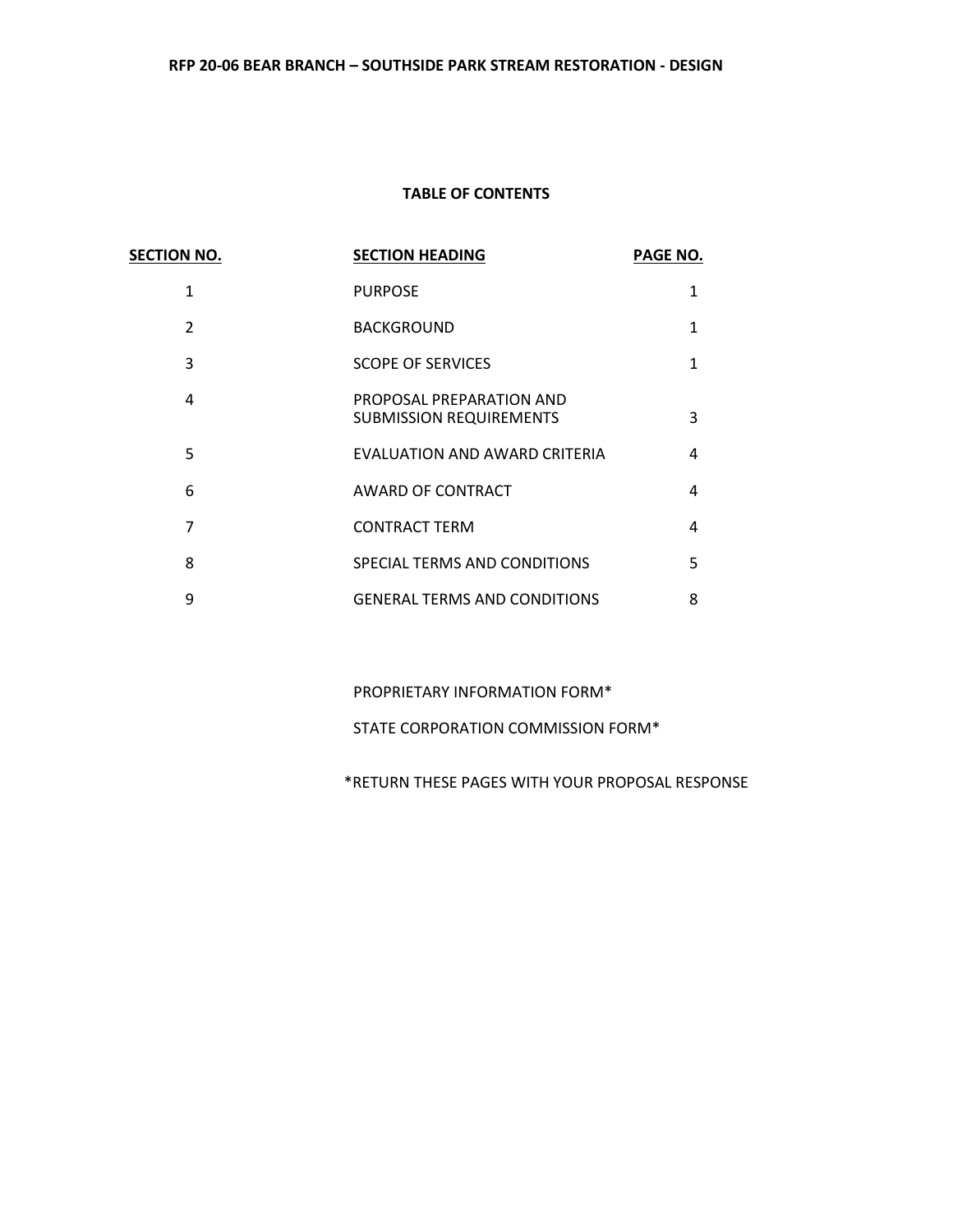#### **SECTION 1. PURPOSE**

The purpose of this RFP is to solicit proposals for the subject project. The purpose of the project is to assess approximately 1,900 linear feet of the Bear Branch, Accotink Creek watershed, and recommend stream restoration of degraded channels, enhancements to wetlands, improvements to storm drain outfalls. The project assessment limits include all of the stream channels, storm drain outfalls and drainage ways as specified, located from I-66 to Cottage Street, SW. Please see attached map showing the project limits.

The Consultant must assess stability within the project limits, develop a concept, conduct public meetings, complete project designs, complete cost estimates, obtain permit approvals, and administer construction phase services.

#### **SECTION 2. BACKGROUND**

The Town of Vienna is located approximately 15 miles west of Washington D.C., and is called home by approximately 16,000 residents. With a geographic area of slightly over 4 square miles, the Town is one of a handful of incorporated areas within Fairfax County. The Town was primarily developed during the 1950's and 60's without the environmental benefits of Stormwater Management and Water Quality Treatment. Further subdivision development in the 1980's throughout the Town of Vienna increased impervious areas, enclosed tributaries, straightened streams, removed riparian buffers and steepened stream banks to allow more homes to be built. Recently, the Town has experienced a re-development boom leading to a further increase in impervious surfaces and a further burden on the receiving water courses. Predictably, the receiving streams and channels have experienced incision, erosion and widening in response to the increase in water quantity as a result of 50 plus years of development. Within Vienna's four plus square miles is the watershed for the Bear Branch section of the Accotink Creek watershed.

Link to the SLAF Application Package: <https://www.viennava.gov/index.aspx?NID=1352>

#### **SECTION 3. SCOPE OF SERVICES**

The following is list of the minimum tasks in order to complete the Bear Branch -Southside Park Stream Restoration -<br>Design. The proposals are to indicate the applicants experience and expertise in the following items, exp items and give a more detailed project management and design philosophy:

1. Stakeholders Meetings and Public Outreach

Town staff and the Consultant will meet with community leaders to discuss the Bear Branch – Southside Park Stream Restoration- Design project. The consultant shall present their assessment and design approach. The goal of this meeting is to collect and understand community issues so that they may be factored into the project as well as educate the public about the means methods and reasons for the project.

2. Geomorphic Assessment

The Engineer may use the Rosgen Stream Classification System (levels I-III), or similar, for assessing the Stream Channel. The length of stream to be assessed is approximately 1,900 linear feet. The preliminary assessment data will provide information on the current stream conditions and is to be electronically sent to DPW when completed. All methods, data collection, and analysis must be followed as directed in the United States Department of Agriculture, Natural Resources Conservation Service, Part 654 Stream Restoration Design National Engineering Handbook, unless otherwise directed or agreed to by the Town.

3. Surveys

Survey cross-sections of the stream channel necessary for the HEC-RAS model, installation of bank pins and geomorphic analysis of the streams etc.

The Consultant shall review background data on the project area including the Watershed Study (Fairfax), TR-20, USGS SIR 2011-5143 and 2011-5144, topography, soils, storm drains, land use, property line information, gas main plans and utility design plans.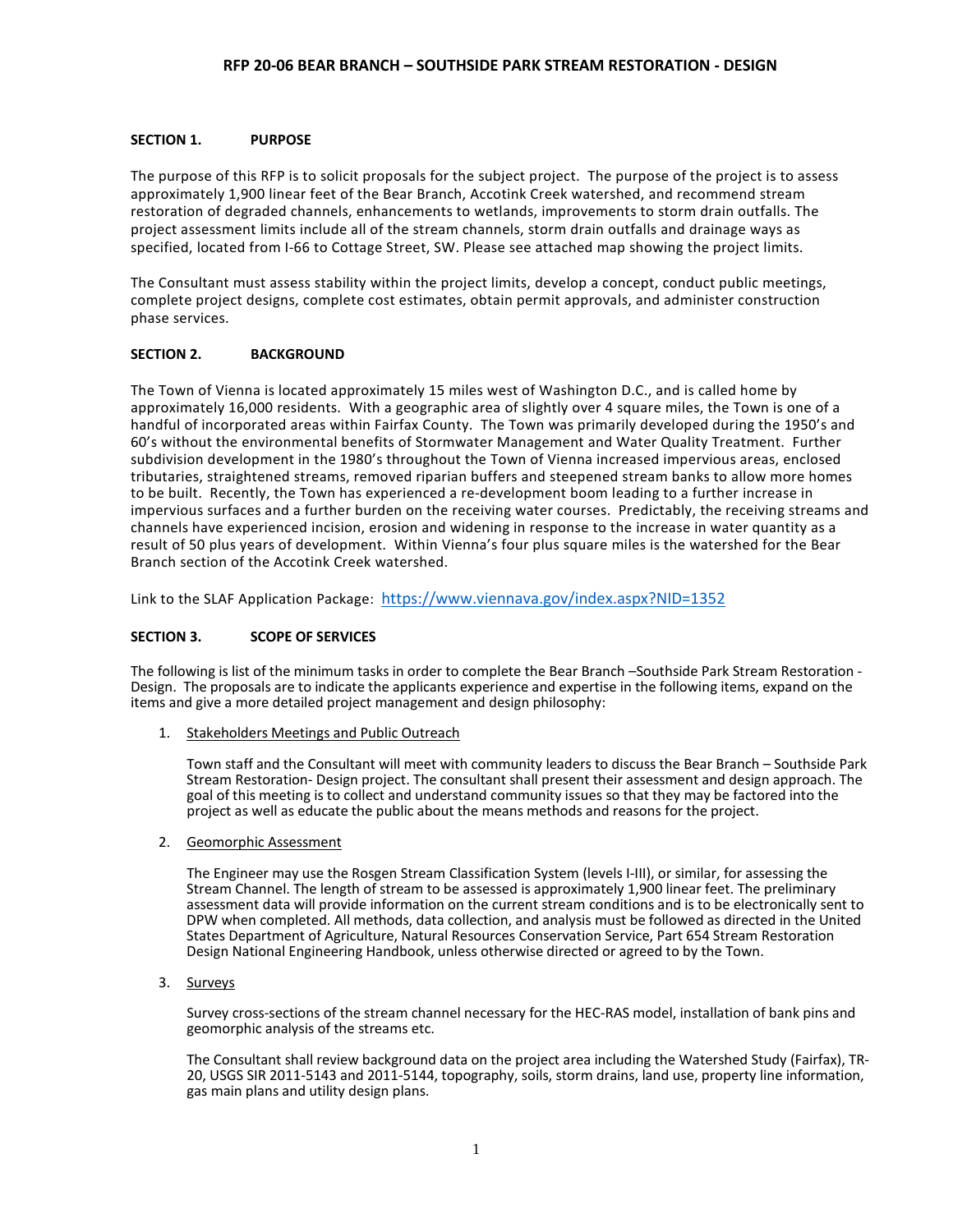A tree survey that pertains to trees sizes (DBH) must be created for this project. The applicant is to outline the proposed requirements of the tree survey to be performed.

It is anticipated that survey will be required for the design, such as additional topography and details of significant features within 25-feet on each side of the storm drain outfall channel banks (50-foot strip) and all with critical root zones extending into the limits of disturbance. Geomorphic data needed includes thalweg (location and elevation), bankfull height, channel slope, top of bank, debris in stream, existing grade control structures and rifle and pool features.

It may be necessary to enter private property to obtain all of the necessary survey information. It is the Consultant's responsibility to obtain any necessary permission to obtain access.

The offeror's proposal is to outline all agreed requirements as listed above and provide any additional known or possible requirements that will be performed as a scope of the work.

4. Concept Meetings

The Consultant shall conduct a site walk with representatives from the Town to review the stream restoration design concepts, discuss storm drain channel erosion problems, habitat improvement needs, outfall mitigation approaches and repair methods, wetland enhancement opportunities, sanitary sewer protection if required, reforestation, site constraints and project access.

After the field walk there shall be an office meeting to review the scope of the project, review schedule, review outstanding data needs and identify any concerns.

The offeror's RFP is to include concept items in the project schedule.

5. Permitting

The offeror's RFP is to include information pertaining to the experience and expertise in obtaining, including but not limited to: Wetland delineations, Natural and Cultural Resource Studies, Threatened and Endangered Species evaluation and clearance, Phase 1 Archeology Studies, Federal Permitting, identifying the Small Whorled Pogonia.

#### 6. Stream Restoration Plan Submissions

It is anticipated that the offeror's RFP may include 30, 60, 90% , Easement Plat preparation and final plan submissions. The offeror may alter these interim submissions but is to provide for the submissions on the project schedule. The RFP is to include a list of deliverables for each milestone in conjunction with the schedule.

#### 7. Construction Phase and Pre-Bid and Post Construction Monitoring Services

Review and approve schedule of values, shop drawings, material certifications, samples and other submissions of construction contractor (Contractor) that relate specifically to stream restoration, storm drain and landscaping. Additional items may include on-call construction oversight and inspection at critical points in the project. The offeror's Proposal is to include information about the availability, staff and experience of individuals to perform the aforementioned tasks for Pre Bid and Construction phase services.

8. Schedule

Time is of the essence. The consultant shall allocate the necessary resources to achieve and maintain the schedule and provide a preliminary but detailed estimated schedule from project origination through construction completion as a part of the proposal.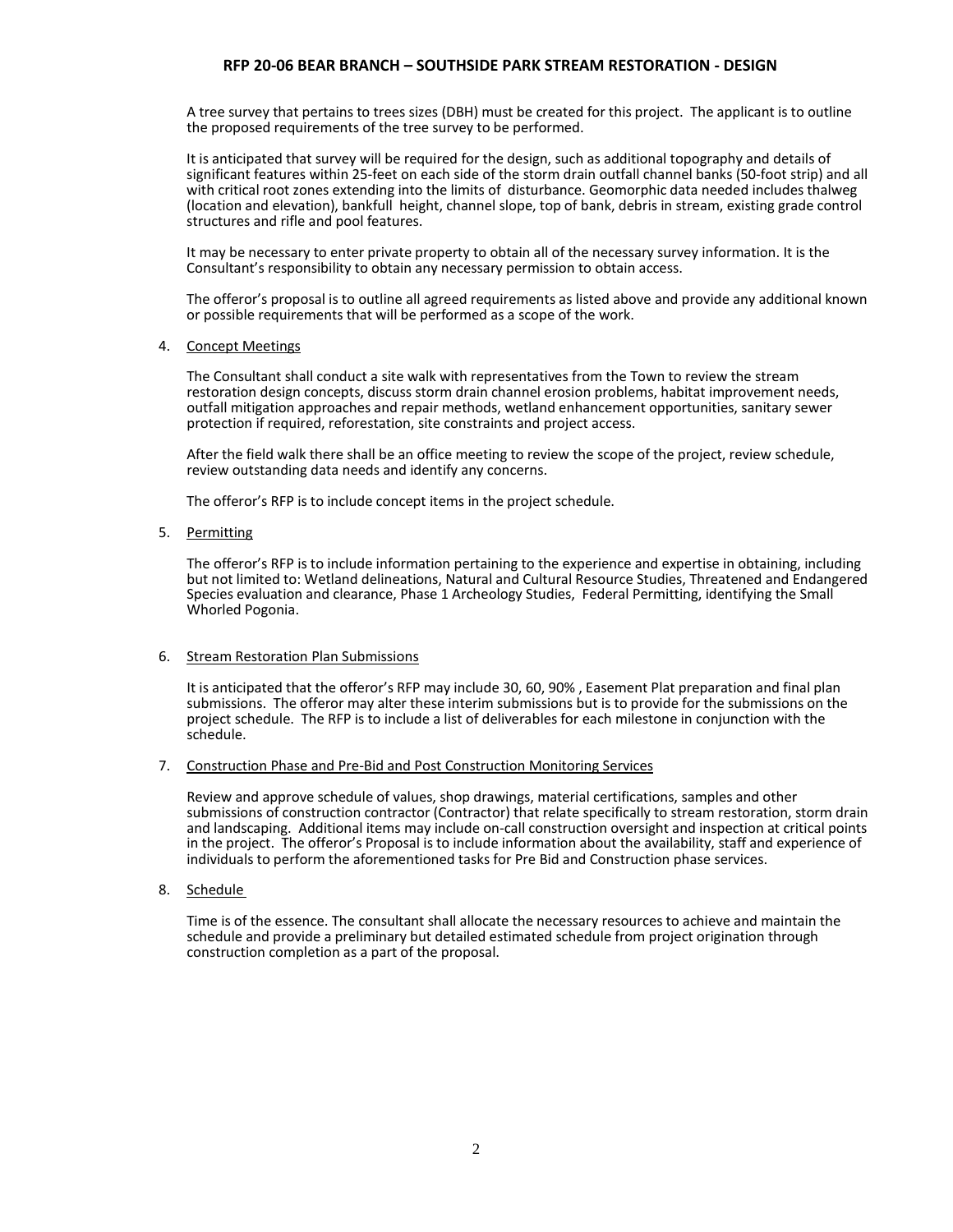#### **SECTION 4. PROPOSAL PREPARATIONAND SUBMISSIONREQUIREMENTS**

#### 1. General Requirements

RFP Response: In order to be considered for selection, Offerors must submit a complete response to the RFP. One (1) original and three (3) copies of each proposal must be submitted to the Procurement Division. The Offeror shall make no other distribution of the proposal.

#### Proposal Preparation

- a. An authorized representative of the Offeror shall the sign proposal. All information requested should be submitted. Failure to submit all information requested may result in the Procurement Division requiring prompt submission of missing information and/or giving lowered evaluation of the proposal. Proposals which are substantially incomplete or lacking key information may be rejected by the purchasing agency. Mandatory requirements are those required by law or regulation or are such that they cannot be waived and are not subject to negotiation.
- b. Proposals should be prepared simply and economically, providing a straightforward, concise description of capabilities to satisfy the requirements of the RFP. Emphasis should be placed on completeness and clarity of content.
- *c.* Each copy of the proposal should be bound or contained in a single volume where practical. All documents submitted with the proposal should be contained in that single volume**.** *Please do not use hard cover three ring binders.*
- d. Ownership of all data, materials and documentation originated and prepared for the Owner pursuant to the RFP will belong exclusively to the Owner and be subject to public inspection in accordance with the Virginia Freedom of Information Act (FOIA). Trade secrets or proprietary information submitted by an Offeror shall not be subject to public disclosure under the Virginia FOIA; however, the Offeror must invoke the protections of Section 2.2-4342(D) of the Code of Virginia, in writing, on the form provided within this RFP (Reference page 18) either before or at the time the data or other material is submitted. As noted on the form, Offerors must specifically identify the data or materials to be protected and state the reasons why protection is necessary. The Owner reserves the right to ask for additional clarification prior to establishing protection.

#### 2. Specific Submittal Requirements

Qualified consultants interested in performing the work described in this request for proposals should submit the following information to the Town:

- a. Qualifications of your firm and staff proposed to perform the work on Town of Vienna projects. This should include resumes of staff and any recommendation/commendation letters received for past projects of similar nature. The Project Staff assigned to this project and future work is critical.
- b. Provide a detailed proposed scope of work and potential innovation solutions for the design and construction of the restoration of the describe portion of Bear Branch.
- c. References from at least three other similar stream restoration projects with similar requirements that have been completed within the past eight years and that have involved the staff proposed to work on this project.
- d. Detail sub consultants that you plan to use on this and other work, and their relationship with your firm and staff, past experience together and define the role of the sub consultants in the project.
- e. Detail any experience your firm has in using a formal partnering process on construction projects.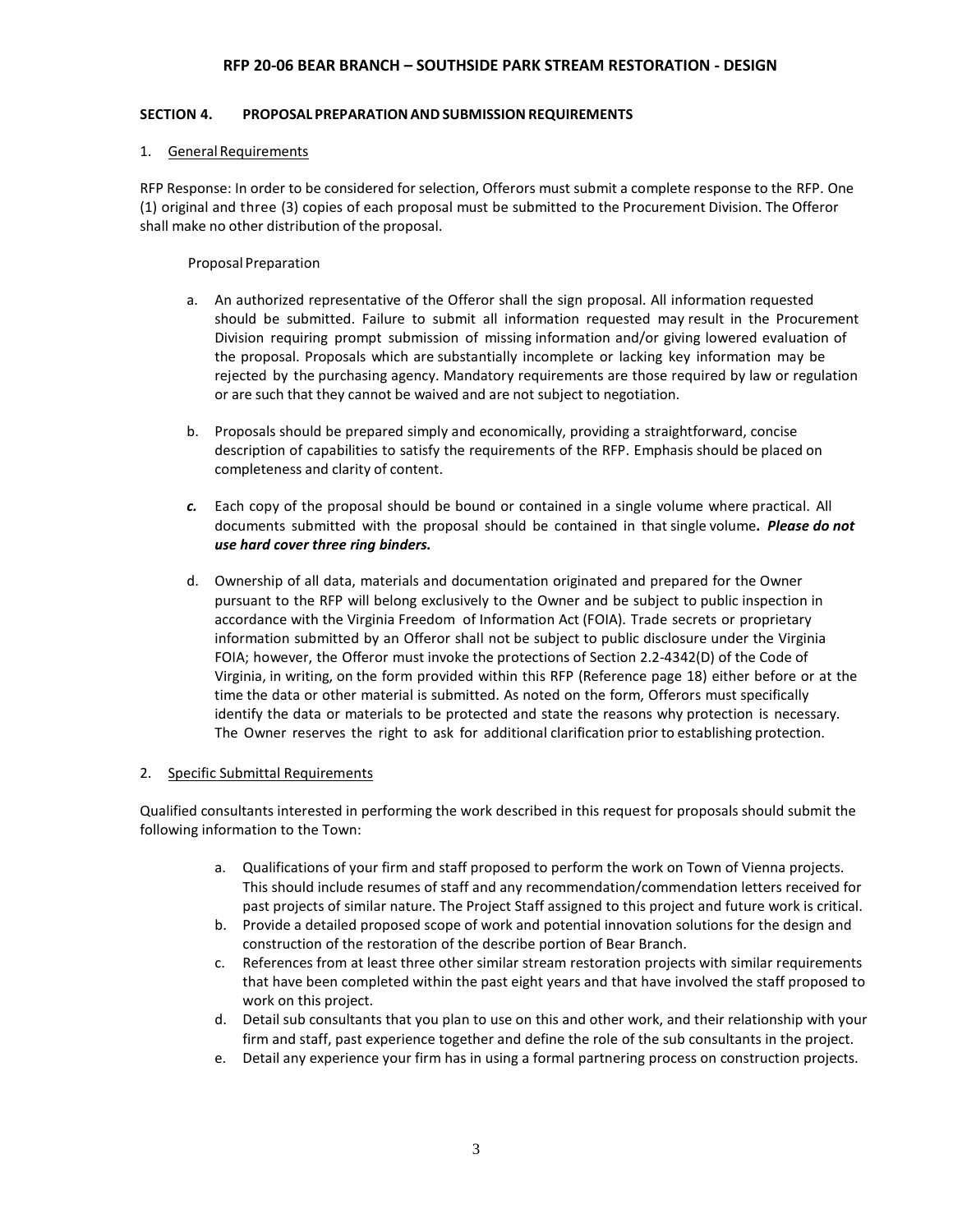#### **SECTION 5. EVALUATION CRITERIA**

An Evaluation Committee will evaluate the proposals using the following criteria.

- 1. Understanding of the project objective, methodology to be used and results that are desired from the project. 20%
- 2. Offeror's(including personnel who will be assigned to this contract) expertise, qualifications, and experience in providing services of similar size and scope. 30%
- 3. Firm's approach to providing services. 40%
- 4. Quality and completeness of proposal including impact of any exceptionstaken regarding the scope and terms and conditions. 10%

#### **SECTION 6. AWARD OF CONTRACT**

The Town of Vienna Evaluation Committee shall engage in individual discussions with two (2) or more of the Offerors deemed fully qualified by the Evaluation Committee. Repetitive informal interviews shall be permissible. Such Offerors shall be encouraged to elaborate on their qualifications and performance data or staff qualifications pertinent to the proposed project, as well as alternate concepts.

At the discussion stage, the Town may discuss non-binding estimates of total project costs including, but not limited to non-binding estimates of cost of services.

Proprietary information from competing Offerors shall not be disclosed to the public or to the competitors.

At the conclusion of the informal interviews, on the basis of evaluation factors published in the Request for Proposals and all information developed in the selection process to this point, the Evaluation Committee, shall select, in the order of preference, two or more Offerors whose professional qualifications and proposed services are deemed more meritorious. Negotiations shall then be conducted, beginning with the offeror ranked first. If a contract satisfactory and advantageous to the Town of Vienna can be negotiated at a price considered fair and reasonable, the Town Council shall be advised and make the award to that offeror. Otherwise, negotiations with the offeror ranked first shall be formally terminated and negotiations conducted with the offeror ranked second, and so on until such a contract can be negotiated at a fair and reasonable price.

Should the Evaluation Committee determine in writing that only one (1) offeror is fully qualified, or that one (1) offeror is clearly more highly qualified and suitable than the others under consideration, a contract may be negotiated and awarded to that Offeror.

The award will be made to the responsible Offeror whose proposal, conforming to the solicitation, is the most advantageous and represents the best value to the Town of Vienna, costs and other factors considered.

The Town, as a municipal corporation of the Commonwealth of Virginia, is obligated and bound by the terms of this Agreement only to the extent that funds are lawfully appropriated therefore and are allocated and available to pay its obligations hereunder. In the event that and at such time as funds have not been appropriated or are not allocated and available to pay the Town's obligations under this Agreement, then the Town shall not be liable for any obligation to pay for the services referred to in this Agreement.

It is expressly agreed and understood that the selected firm is in all respects an independent Contractor as to work and is in no respect any agent, servant, or employee of the Town. The contract specifies the work to be done by the firm, but the method to be employed to accomplish the work shall be the responsibility of the firm.

#### **SECTION 7. CONTRACT TERM**

The term of this contract shall be from the date of award until completion of construction phase services, which will be bid out separately, and termination of all related permits.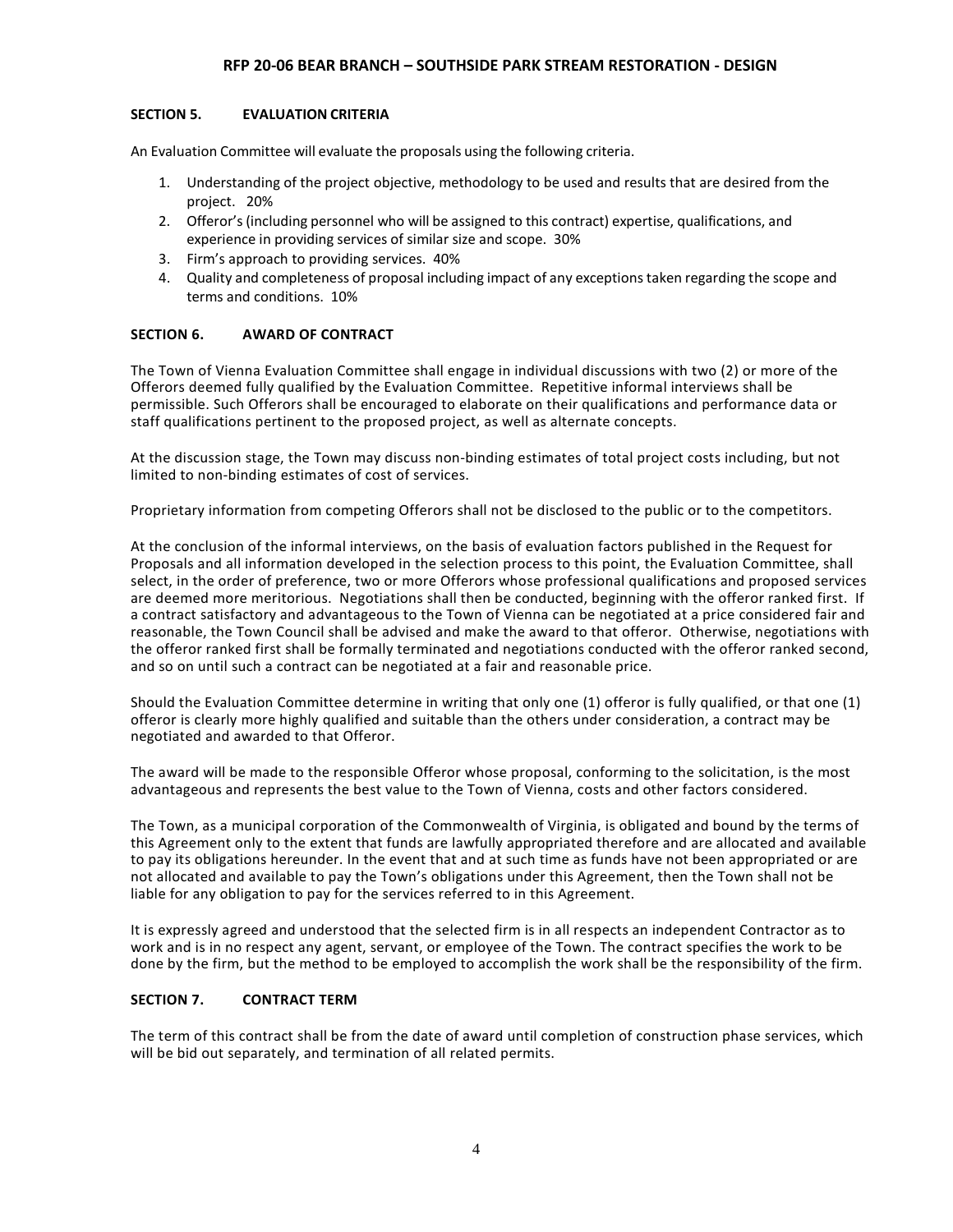#### **SECTION 8**. **SPECIAL TERMS AND CONDITIONS**

**Precedence of Terms**: In the event that there is a conflict between the General Terms and Conditions and any Special Terms and Conditions used in this section, the Special Terms and Conditions shall apply.

A. Mandatory Use of Town Forms and Terms and Conditions: Failure to submit a proposal accompanied by the signed and dated Cover Sheet provided shall be a cause for rejection of the proposal. Return of the complete document is required. Modification of or additions to any portion of the solicitation may be cause for rejection of the proposal; however, the Town of Vienna reserves the right to decide, on a caseby-case basis, in its sole discretion, whether or not such a proposal should be considered as nonresponsive.

Offerors are reminded that changes to the RFP, in the form of addenda, are often issued between the issue date and within three business (3) days before the closing of the RFP. Offerors are solely responsible for checking the Town website to ensure that they have the most current information regarding the RFP.

All addenda must be signed and submitted with your bid.

- B. Ownership of Material: Ownership of all data, materials and documentation originated and prepared for the Town of Vienna pursuant to the RFP shall belong exclusively to the Town and be subject to public inspection in accordance with the Virginia Freedom of Information Act. Trade secrets and proprietary information submitted by an offeror shall not be subject to public disclosure under the Virginia Freedom of Information Act; however, the offeror must invoke the protections of this section prior to or upon submission of the data or other materials, and must identify the data or other materials to be protected and state the reasons why protection is necessary.
- C. Default: In case of failure to deliver services in accordance with the contract terms and conditions, the Town of Vienna, after due oral or written notice, may procure them from other sources and hold the Consultant responsible for any resulting additional purchase and administrative costs. This remedy shall be in addition to any other remedies which the Town of Vienna may have.
- D. Obligation of Offeror: By submitting a proposal, the offeror covenants and agrees that he has satisfied himself, from his own investigation of the conditions to be met, that he fully understands his obligation and that he will not make any claim for, or have right to cancellation or relief from the contract because of any misunderstanding or lack of information.
- E. Withdrawal/Modification of Proposals: Proposals may be withdrawn or modified by written notice received from Offerors prior to the time fixed for proposal receipt.
- F. Receipt and Opening of Proposals: In the case of proposals received in response to a Request for Proposals, public openings are not required; however, if a public opening is held, only the names of the Offerors are read aloud.
- G. Qualifications of Offerors: The Town of Vienna may make such reasonable investigations as deemed proper and necessary to determine the ability of the offeror to perform the work, and the offeror shall furnish to the Town of Vienna all such information and data for this purpose as may be requested. The Town of Vienna reserves the right to inspect the Offeror's physical facilities prior to award to satisfy questions regarding the Offeror's capabilities. The Town of Vienna further reserves the right to reject any proposal if the evidence submitted by, or investigations of, such offeror fails to satisfy the Town that such offeror is properly qualified to carry out the obligations of the contract and to complete the work contemplated therein.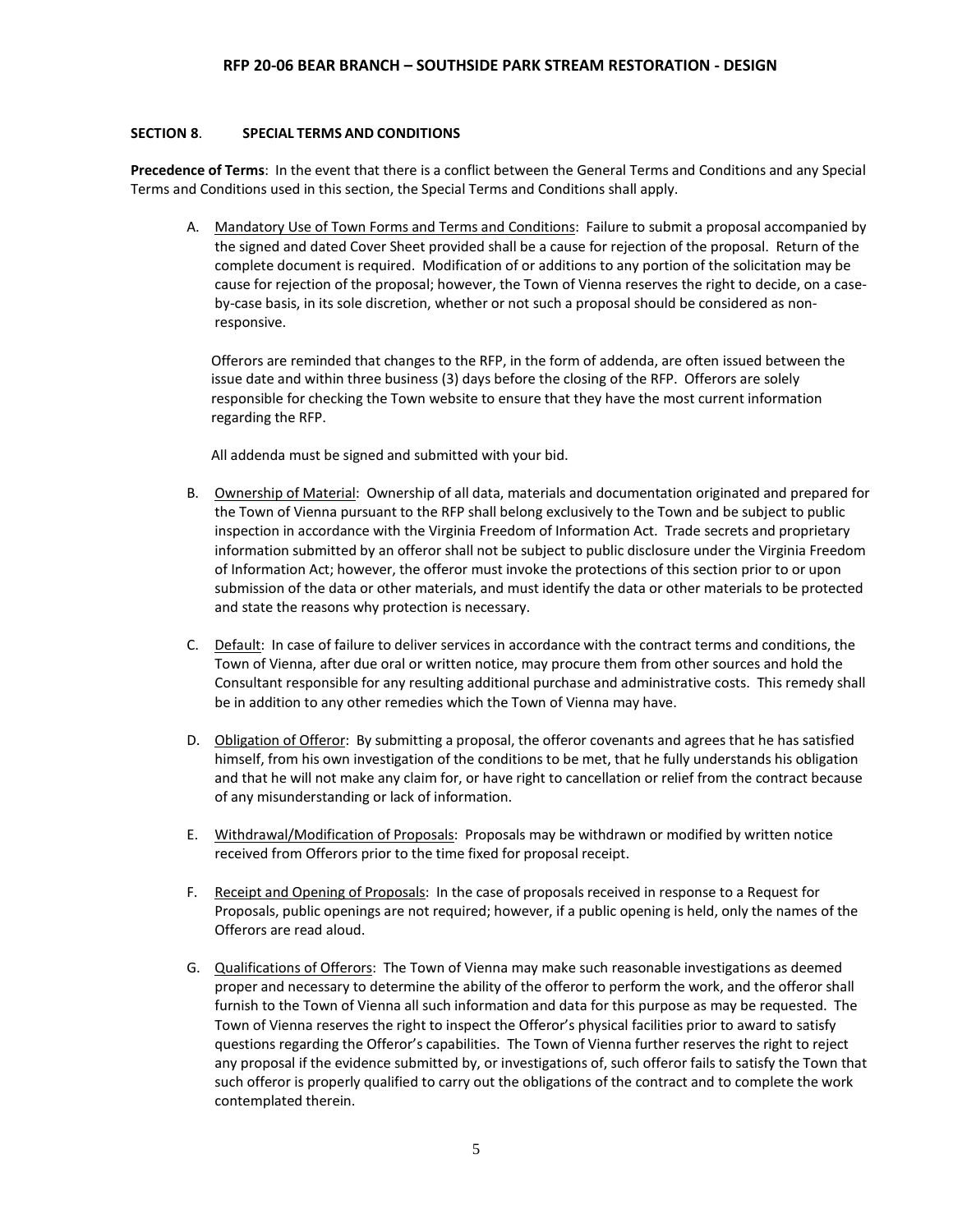- H. Debarment Status: By submitting their proposals, all Offerors certify that they are not currently debarred from submitting proposals on contracts by any agency of the Commonwealth of Virginia, nor are they an agent of any person or entity that is currently debarred from submitting proposals on contracts by any agency of the Commonwealth of Virginia.
- I. Cancellation of Contract: The Town of Vienna reserves the right to cancel and terminate any resulting contract, in part or in whole, without penalty upon ten (10) days written notice to the consultant. Any contract cancellation notice shall not relieve the consultant of the obligation to deliver and/or perform on all outstanding orders issued prior to the effective date of cancellation.
- J. Rights of the Town of Vienna: The Town of Vienna further reserves the right to request information relative to experience, reference and/or financial status of a firm.
- K. Conflict of Interest: The Offeror certifies that to the best of its knowledge no employee of the Owner nor any member thereof, nor any public agency or official affected by the proposal, has a pecuniary interest in the business of the Offeror, and that no person associated with the Offeror has any interest that would conflict in any manner with the performance of the proposal.
- L. Insurance: By signing and submitting a proposal under this solicitation, the Offeror certifies that if awarded the contract, it will have the insurance coverage specified on the Insurance Checklist within ten (10) days of notification of award. Additionally, the Offeror certifies that it will maintain all required insurance coverage during the entire term of the contract and that all insurance coverage will be provided by insurance companies authorized to sell insurance in Virginia by the Virginia State Corporation Commission.

During the period of the contract the Owner reserves the right to require the Firm to furnish the certificates of insurance for coverage required to the Procurement Division.

Insurance Coverages and Limits Required:

- a. Worker's Compensation Statutory requirements and benefits.
- b. Employers Liability \$100,000.00
- c. General Liability \$500,000.00 combined single limit. The Town of Vienna is to be named as an additional insured with respect to the services being procured. This coverage is to include Premises/Operations Liability, Products and Completed Operations Coverage, Independent Contractor's Liability, Owner's and Contractor's Protective Liability and Personal Injury Liability.
- d. Automobile Liability \$500,000.00
- e. Professional Liability/Errors and Omissions Coverage Proof of professional liability coverage must accompany the Consultant's written proposal.

Additionally, it will maintain these during the entire term of the contract and that all insurance coverages will be provided by insurance companies authorized to sell insurance in Virginia by the Virginia State Corporation Commission.

During the period of the contract, the Town reserves the right to require the consultant to furnish certificates of insurance for the coverage required.

The Town of Vienna, Virginia is to be named as an additional insured and this is to be so noted on Certificate of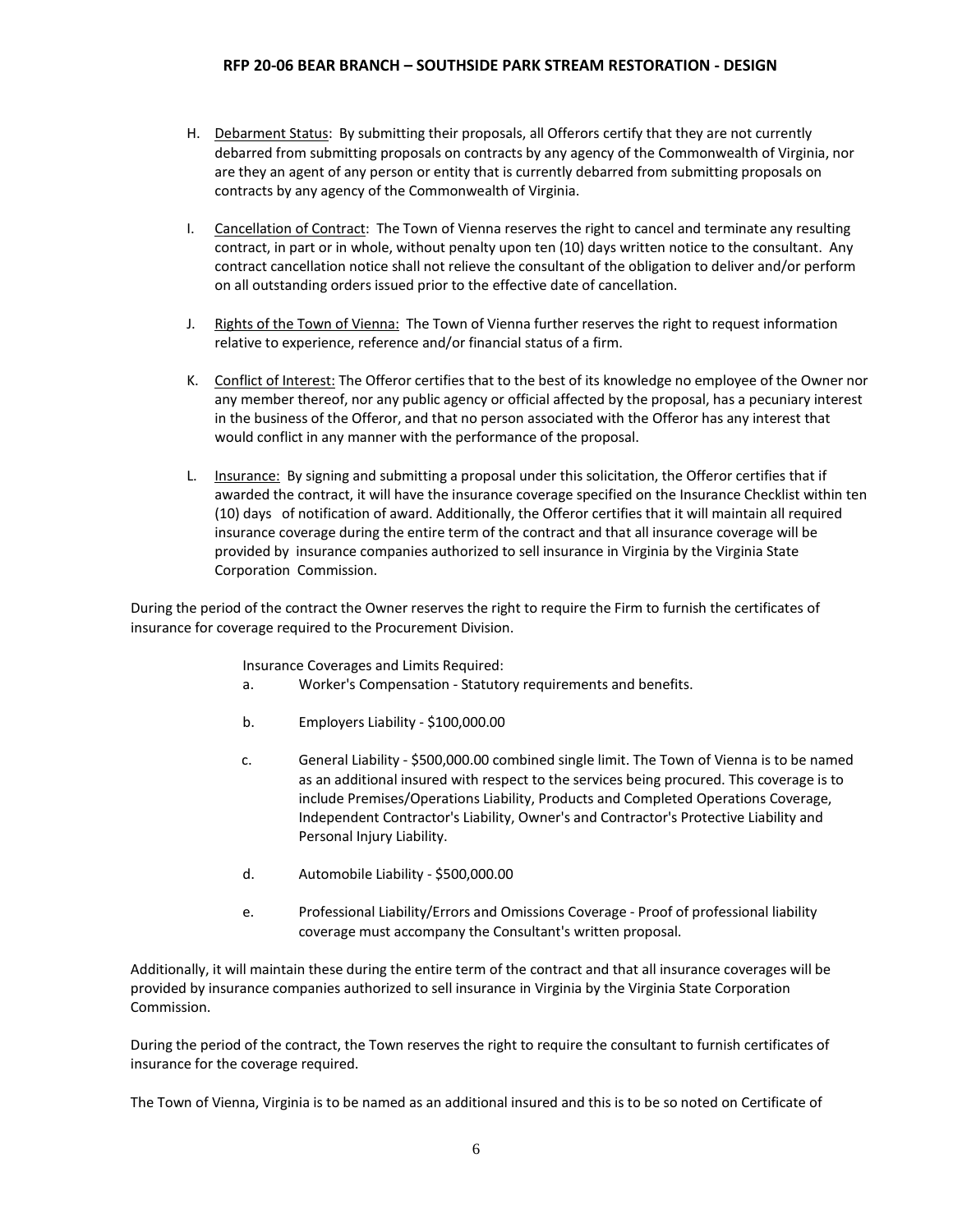Insurance. The policy shall be delivered to the Town of Vienna PRIOR to the commencement of any work.

A thirty (30) day written notice of cancellation or non-renewal shall be furnished by certified mail to the purchasing office at the address indicated on the solicitation.

M. Ownership of documents: Any reports, studies, photographs, negatives or other documents prepared by the Offeror in the performance of its obligations under this contract shall be the exclusive property of the Owner, and all such materials shall be remitted, without restriction, to the Owner by the Offeror upon completion, termination or cancellation of the contract. Offeror shall not use, willingly allow, or cause to have such materials used for any purpose other than performance of the Offeror's obligations under this contract without the prior written consent of the Owner.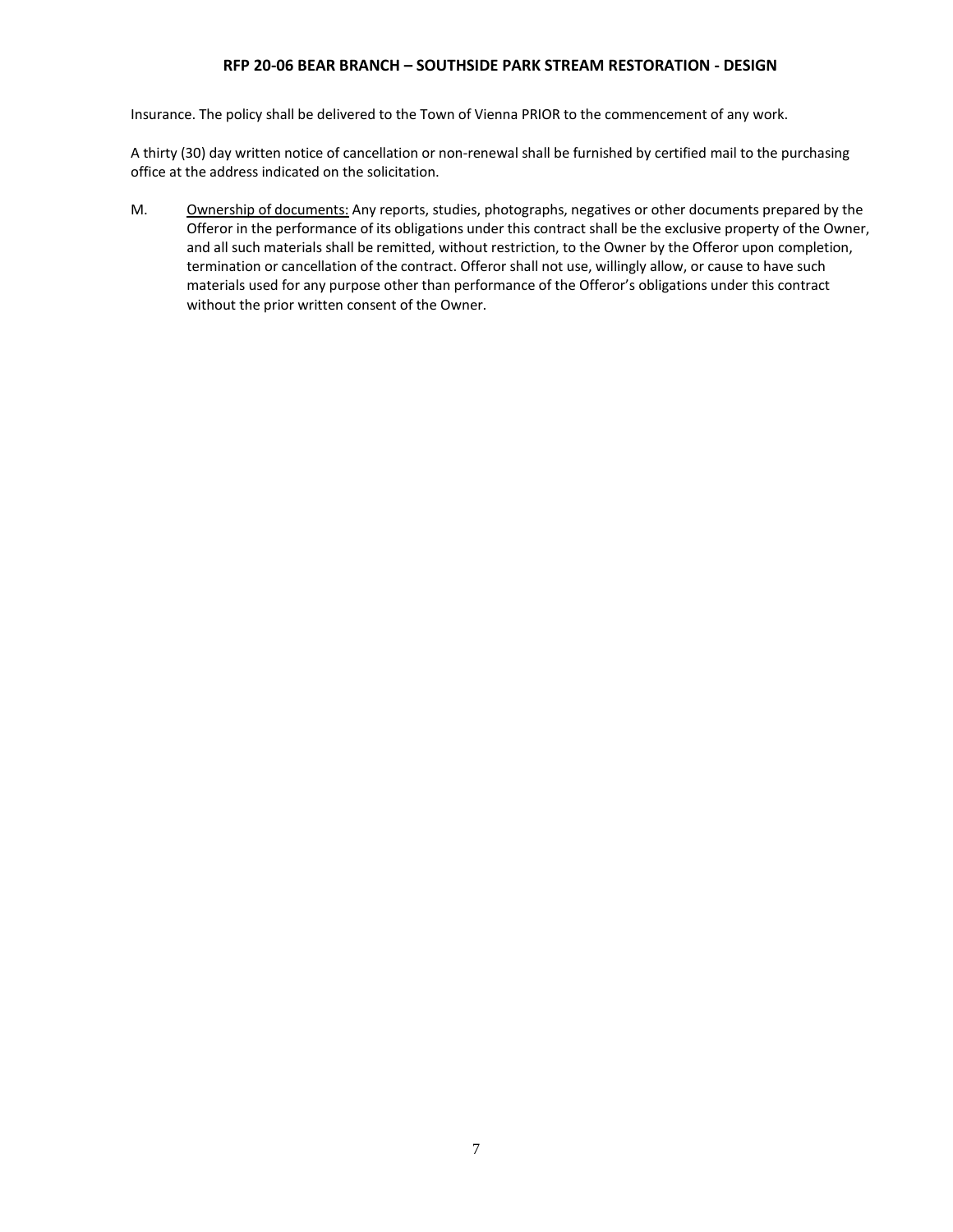#### **SECTION 9. GENERAL TERMS AND CONDITIONS**

**VENDOR:** THE GENERAL TERMS AND CONDITIONS WHICH FOLLOW APPLY TO ALL PURCHASES AND BECOME A DEFINITE PART OF EACH FORMAL INVITATION FOR BID, REQUEST FOR PROPOSALS, PURCHASE ORDER AND/OR OTHER AWARD ISSUED BY THE TOWN OF VIENNA, VIRGINIA, UNLESS OTHERWISE SPECIFIED IN THE SOLICITATION DOCUMENTS. BIDDERS/OFFERORS OR THEIR AUTHORIZED REPRESENTATIVES ARE EXPECTED TO FULLY INFORM THEMSELVES AS TO THE CONDITIONS, REQUIREMENTS, AND SPECIFICATIONS BEFORE SUBMITTING BIDS/PROPOSALS; FAILURE TO DO SO WILL BE AT THE BIDDERS'/OFFERORS' OWN RISK AND HE CANNOT SECURE RELIEF ON THE PLEA OF ERROR.

SUBJECT TO STATE, COUNTY AND LOCAL LAWS AND ALL RULES, REGULATIONS AND LIMITATIONS IMPOSED BY LEGISLATION OF THE FEDERAL GOVERNMENT, BIDS/PROPOSALS ON ALL SOLICITATIONS ISSUED BY THE PURCHASING OFFICE WILL BIND BIDDERS/OFFERORS TO APPLICABLE CONDITIONS AND REQUIREMENTS HEREIN SET FORTH UNLESS OTHERWISE SPECIFIED IN THE SOLICITATION.

- 1. **CLARIFICATION OF TERMS:** If any prospective bidder/offeror has questions about the specifications or other solicitation documents, the prospective bidder/offeror should contact the Purchasing Agent or the person whose name appears on the face of solicitation NO LATER THAN SEVEN (7) WORKING DAYS BEFORE opening/closing date. Any revisions to the solicitation will be made only by addendum issued by the Purchasing Agent.
- 2. **PREPARATION & SUBMISSION:** In order to be considered for selection, the bidder/offeror must submit a complete response to the Invitation For Bid. One (1) original and one (1) copy of each bid must be submitted on the Town of Vienna Bid Forms provided. The bid shall be signed by an authorized representative of the bidders'/offerors' firm and delivered to the proper location by the time and date specified on the cover page.
- 3 **ENVELOPE IDENTIFICATION:** The signed bids must be returned in a sealed envelope and identified as follows: "SEALED BID", show the IFB number, IFB subject, opening time, opening date, and bidder's name and address. In the case of proposals, the signed proposal cover page and proposal must be returned in a sealed envelope, marked clearly on the outside "SEALED COMPETITIVE NEGOTIATION", show the RFP number, RFP subject, closing time, closing date, and offeror's name and address.

If a bid/proposal is mailed in an envelope, not identified as specified, the bidder/offeror takes the risk that the envelope may be inadvertently opened and the information compromised which may cause the bid/proposal to be disqualified. The Town reserves the right to declare such a bid/proposal as nonresponsive. Bids/proposals may be hand delivered to the designated location.

- 4. **LATE BIDS/PROPOSALS:** LATE bids/proposals will be returned to bidder/offeror UNOPENED, if the IFB/RFP number and return address is shown on the envelope.
- 5. **QUOTATIONS TO BE F.O.B. DESTINATION:** Quote F.O.B. DESTINATION for all competitive sealed bids. If otherwise, show exact cost to deliver.
- 6. **PRICING ERRORS:** In case of an error in price extension, the firm fixed unit price shall govern.
- 7. **BID/PROPOSAL ACCEPTANCE PERIOD:** Bids shall be binding upon the bidder for sixty (60) days following the bid opening date. Proposals shall be binding upon the offeror for ninety (90) days following the proposal due date. Any bid/proposal on which the bidder/offeror shortens the acceptance period may be rejected.
- 8. **CORRECTION OR WITHDRAWAL OF BIDS AND CANCELLATION OF AWARDS UNDER COMPETITIVE SEALED BIDDING:** Correction or withdrawal of inadvertently erroneous bids before or after award, or cancellation of awards or contracts based on such bid mistakes, shall be permitted. After bid opening, no changes in bid prices or other provisions of bids prejudicial to the interest of the Town or fair competition shall be permitted. Except as otherwise provided by regulation, all decisions to permit the correction or withdrawal of bids, or to cancel awards or contracts based on bid mistakes, shall be supported by a written determination made by the Purchasing Agent. No bid may be withdrawn when the result would be to award the contract on another bid of the same bidder or of another bidder in which the ownership of the withdrawing bidder is more than five percent (5%). If a bid is withdrawn, the lowest remaining bid shall be deemed to be the low bid. If the Purchasing Agent, the Using Department, or a designee of such, denies the withdrawal of a bid, he shall notify the bidder in writing stating his decision.
- 9. **TAX EXEMPTION:** The Town of Vienna is exempt from State Sales Tax and Federal Excise Tax. The Town's Federal Tax ID Number is 54-6001654. DO NOT INCLUDE TAX IN BID. Tax Exemption Certificate furnished by the Town of Vienna on request.
- 10. **USE OF BRAND NAME OR EQUAL:** Unless otherwise provided in the solicitation, the name of a certain brand, make or manufacturer does not restrict bidders/offerors to the specific brand, make or manufacturer named, but conveys the general style, type, character, and quality of the article desired. Any article which the Town of Vienna, in its sole discretion, determines to be equal to that specified, considering quality, workmanship, economy of operation, and suitability for the purpose intended, shall be accepted. The bidder/offeror is responsible to clearly and specifically indicate the product being offered and to provide sufficient descriptive literature, catalogs and technical details to enable the Town of Vienna to determine if the product offered meets the requirements of the solicitation. This is required even if offering the exact brand, make or manufacturer specified. Normally in competitive sealed bidding only the information furnished with the bid will be considered in the evaluation. Failure to furnish adequate data for evaluation purposes may result in declaring a bid non-responsive. Unless the bidder/offeror clearly indicates in its bid/proposal that the product offered is an "EQUAL" product, such bid/proposal will be considered to offer the brand name product referenced in the solicitation.
- 11. **SAMPLES:** Samples, if required, must be furnished free of expense to the Town of Vienna on or before date specified; if not destroyed in examination, they will be returned to bidder, if requested, at his expense. Each sample must be marked with the bidder's name and address, Town's request number and opening date. DO NOT ENCLOSE IN OR ATTACH BID TO SAMPLE.
- 12. **DELIVERY:** Bids must show number of days required to place material in using agency's receiving area under normal conditions. Proposal must show the number of days required to provide the services/reports as specified.

Failure to state delivery time obligates bidder/offeror to complete delivery in fourteen (14) calendar days or as specified. A five (5) day difference in delivery promise may break a tie bid. An unrealistically short or long delivery promise may cause a bid/offer to be disregarded. Consistent failure to meet delivery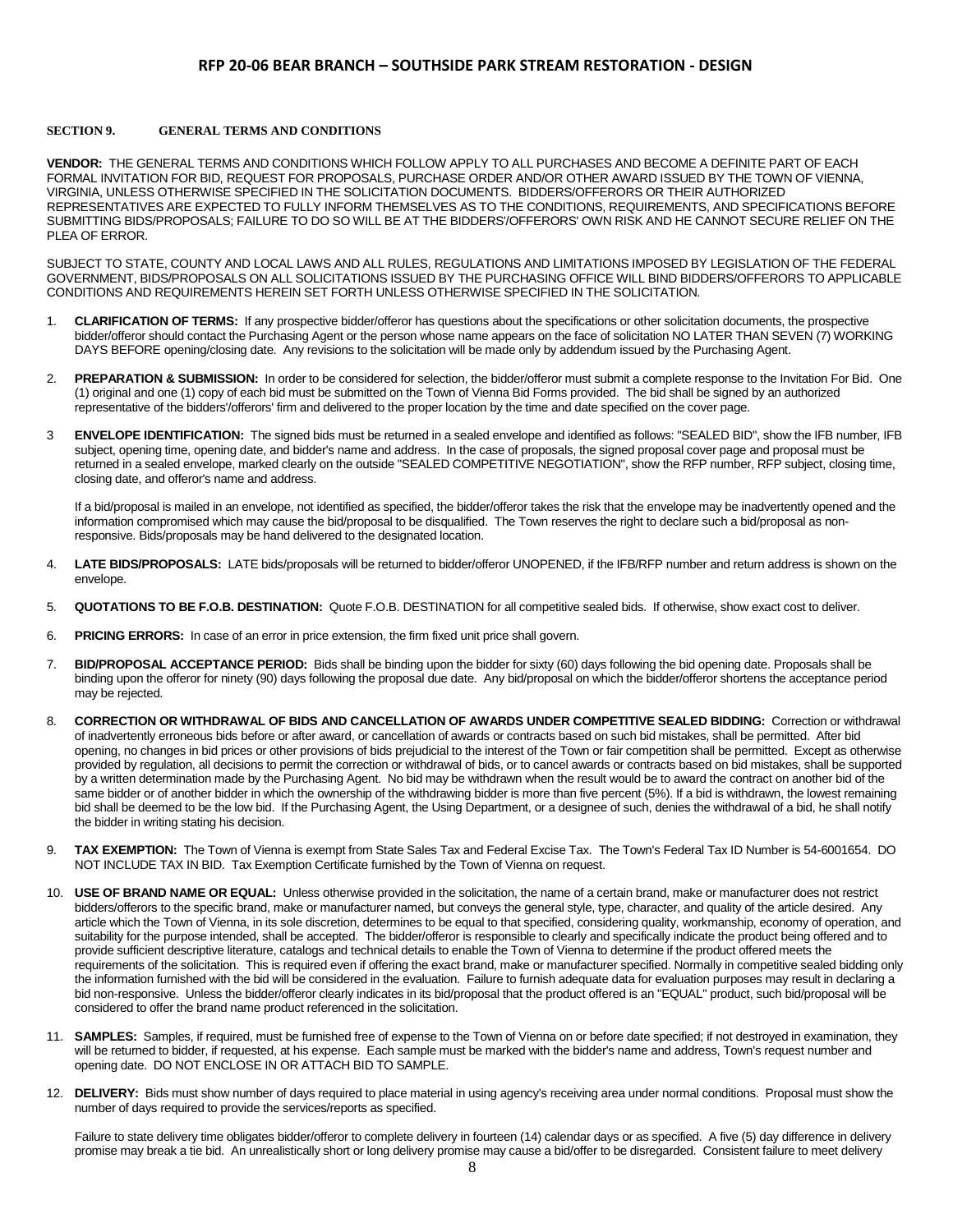promise without valid reason may cause removal from bid list. Delivery shall be made during normal working hours, 8:00 am to 4:30 pm Monday through Friday, unless prior approval for another time period has been obtained from Consignee.

- 13. **DEFAULT:** In case of failure to deliver goods/services in accordance with the contractual terms and conditions, the Town of Vienna, Virginia, after due oral or written notice, may procure them from other sources and hold the defaulting Contractor responsible for any resulting additional purchase and administrative costs. This remedy shall be in addition to any other remedies which the Town of Vienna may have.
- 14. **CONDITION OF ITEMS:** All items bid/proposed shall be new and in first class condition, including containers suitable for shipments and storage, unless otherwise indicated in bid invitation/proposal request. Verbal agreements to the contrary will not be recognized.
- 15. **SUBSTITUTIONS:** No substitutions or cancellations permitted without prior written approval by the Purchasing Agent.
- 16. **RIGHTS OF THE TOWN OF VIENNA:** The Town reserves the right to accept or reject all or any part of bids/proposals, waive minor technicalities/informalities and award the contract to the lowest responsive and responsible bidder or most qualified and best suited offeror to best serve the interest of the Town.
- 17. **ANTI-TRUST:** By entering into a contract, the bidder/offeror conveys, sells, assigns, and transfers to the Town of Vienna all rights, title and interest in and to all causes of the action it may now have or hereafter acquire under the antitrust laws of the United States and the Commonwealth of Virginia, relating to the particular goods or services purchased or acquired by the Town of Vienna under said contract. Consistent and continued tie bidding could cause rejection of bids by the Purchasing Agent and/or investigation for Anti-Trust violations.
- 18. **INDEMNIFICATION:** The Contractor agrees to indemnify, defend and hold harmless the Town of Vienna, Virginia, its officers, agents, and employees from any claim, damages and actions of any kind or nature, whether at law or in equity, arising from or caused by the use of any materials, goods, or equipment of any kind or nature furnished by the contractor or any services of any kind or nature furnished by the contractor, provided that such liability is not attributable to the sole negligence of the using department or to failure of the using department to use the materials, goods or equipment in the manner already and permanently described by the contractor on the materials, goods or equipment delivered. The vendor agrees to protect the Town from claims involving infringement of patent or copyrights.
- 19. **TIE BIDS:** If there is a tie for low bid and all other considerations are equal, and if the public interest will not permit the delay of re-advertising for bids, the award shall be determined by drawing lots in public.
- 20. **PROHIBITION AS SUBCONTRACTORS UNDER COMPETITIVE SEALED BIDDING:** No bidder who is permitted to withdraw a bid shall, for compensation, supply any material or labor to or perform any subcontract or other work agreement for the person or firm to whom the contract is awarded or otherwise benefit, directly or indirectly, from the performance of the project for which the withdrawn bid was submitted.
- 21. **ASSIGNMENT OF CONTRACT:** A contract shall not be assignable by the Contractor, in whole or in part, without the prior written consent of the Town of Vienna, Virginia.
- 22. **CONTRACT DOCUMENTS:** The contract entered into by the parties shall consist of the Invitation For Bid/Request For Proposal, the signed bid/proposal submitted by the Contractor, the Town of Vienna's standard Purchase Order, the Mandatory/Special Specifications, Terms and Conditions, and the General Terms and Conditions, all of which shall be referred to collectively as the Contract Documents.

If the contractor has a standard contract form, this form shall be submitted with the bid/proposal submittal for the Town's review of its terms and conditions.

- 23. **LICENSE REQUIREMENT:** All firms doing business in the Town of Vienna are required to be organized or authorized to transact business in the Commonwealth of Virginia or include in its bid or proposal a statement describing why the bidder or offeror is not required to be so authorized. Additionally all firms doing business in the Town of Vienna are required to be licensed in accordance with the Town's "Business, Professional and Occupational Licensing (BPOL) Tax" Ordinance. Wholesale and retail merchants without a business location in the Town are exempt from this requirement. Questions concerning the BPOL Tax should be directed to the Finance Department, Business License Office, Telephone number (703) 255-6321. The BPOL License number must be indicated on the submitted bid form.
- 24. **AWARD:** The contract shall be awarded to the lowest responsive and responsible bidder or the most qualified and best suited offeror.

The Town Council will award all contracts in the amount of thirty thousand dollars (\$30,000.00) or more.

The Purchasing Agent will award all contracts less than thirty-thousand dollars (\$30,000.00).

The Purchasing Agent shall sign all contract documents, with the exception of "Construction" contracts, and issue a purchase order to the successful bidder/offeror.

25. **METHOD OF PAYMENT:** Upon satisfactory delivery of the merchandise and/or satisfactory completion of the services, all invoices and statements shall reference the purchase order number and be submitted to:

> Town of Vienna ATTN: ACCOUNTS PAYABLE 127 Center St., S. Vienna, VA 22180.

The prices and payments shall be full compensation for the labor, tools, equipment, transportation and all other incidentals necessary to complete the specified terms and conditions.

26. **ANTI-DISCRIMINATION:** By submitting their bids/proposals all bidders/offerors certify to the Town of Vienna that they will conform to the provisions of the Federal Civil Rights Act of 1964, as amended, where applicable, and Section 2.2-4311 of the Virginia Public Procurement Act which provides: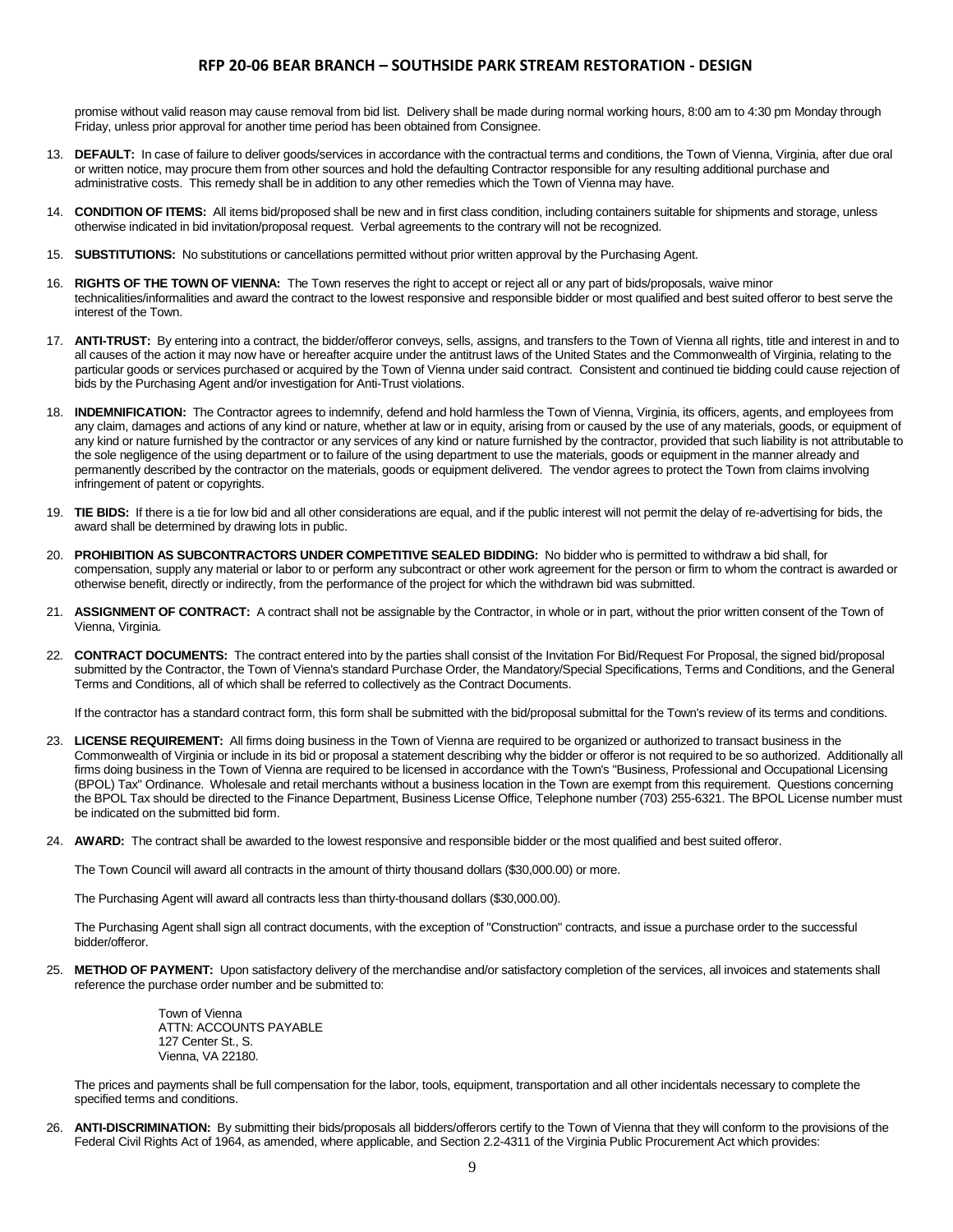In every contract over \$10,000.00 the provisions in A and B below apply:

a. During the performance of this contract, the contractor agrees as follows:

The Contractor will not discriminate against any employee or applicant for employment because of race, religion, color, sex or national origin except where religion, sex or national origin is a bona fide occupational qualification reasonably necessary to the normal operation of the contractor. The Contractor agrees to post in conspicuous places, available to employees and applicants for employment, notices setting forth the provisions of this nondiscrimination clause.

The Contractor, in all solicitations or advertisements for employees placed by or on behalf of the Contractor, will state that such Contractor, is an equal opportunity employer.

Notices, advertisements and solicitations placed in accordance with federal law, rule or regulation shall be deemed sufficient for the purpose of meeting the requirements of this section.

b. The Contractor will include the provisions of the foregoing paragraphs in every subcontract or purchase order of over \$10,000.00, so that the provisions will be binding upon each subcontractor or vendor.

27. **ETHICS IN PUBLIC CONTRACTING:** The provisions contained in Sections 2.2-4367 through 2.2-4377 of the Virginia Public Procurement Act as set forth in the Code of Virginia (1950), as amended, shall be applicable to all contracts solicited or entered into by the Town of Vienna. A copy of these provisions may be obtained from the Purchasing Agent upon written request.

By submitting their bids/proposals, all bidders/offerors certify that their bids/proposals are made without collusion or fraud and that they have not offered or received any kickbacks or inducements from any other bidder/offeror, supplier, manufacturer or subcontractor in connection with their bid/proposal, and that they have not conferred on any public employee having official responsibility for this procurement transaction any payment, loan, subscription, advance, deposit of money, services or anything of more than nominal value, present or promised unless consideration of substantially equal or greater value was exchanged.

- 28. **CRIMINAL SANCTIONS:** The provisions referenced in Item 27 supplement, but do not supersede, other provisions of law including, but not limited to, the State and Local Government Conflict of Interests Act (§§ 2.2-3100 et seq.), the Virginia Governmental Frauds Act (§§ 18.2-498.1 et seq.), and Articles 2 (§§ 18.2-438 et seq.) and 3 (§§ 18.2-446 et seq.) of Chapter 10 of Title 18.2. The provisions apply notwithstanding the fact that the conduct described may not constitute a violation of the State and Local Government Conflict of Interests Act.
- 29. **APPLICABLE LAW AND COURTS:** Any contract resulting from this solicitation shall be governed in all respects by the laws of the Commonwealth of Virginia and any litigation with respect thereto shall be brought in the courts of the Commonwealth. The Contractor shall comply with applicable federal, state and local laws and regulations.
- 30. **LABELING OF HAZARDOUS SUBSTANCES:** If the items or products requested by this solicitation are "Hazardous Substances" as defined by 10.1-1400 of the Code of Virginia (1950), as amended, 42 U.S.C. § 11001 et seq., or 42 U.S.C. § 9601 et seq., then the bidder/offeror, by submitting his bid/proposal, certifies and warrants that the items or products to be delivered under this contract shall be properly labeled as required by the foregoing sections and that by delivering the items or products that the bidder/offer does not violate any of the prohibitions of Sec. 10.1-1400 et seq., or the Code of Virginia or Title 15 U.S.C. Sec. 1263.
- 31. **MATERIAL SAFETY DATA SHEETS:** Material Safety Data Sheets (MSDS) and descriptive literature shall be provided with the bid/proposal or delivered materials for each chemical and/or compound offered. Failure of the bidder/offeror to submit such data sheets may be cause for declaring the bid/proposal as non-responsive.
- 32. **DEBARMENT STATUS:** By submitting their bids, Bidders certify that they are not currently debarred by the Commonwealth of Virginia or any Political Subdivision from submitting bids on contracts for the type of services covered by this solicitation, nor are they an agent of any person or entity that is currently so debarred.
- 33. **COOPERATIVE PROCUREMENT:** As authorized in Section 2.2-4304 of the Code of Virginia this procurement is being conducted on behalf of and may be used by public bodies, agencies, institutions and localities of the several states, territories of the United States, and the District of Columbia with the consent of the Contractor.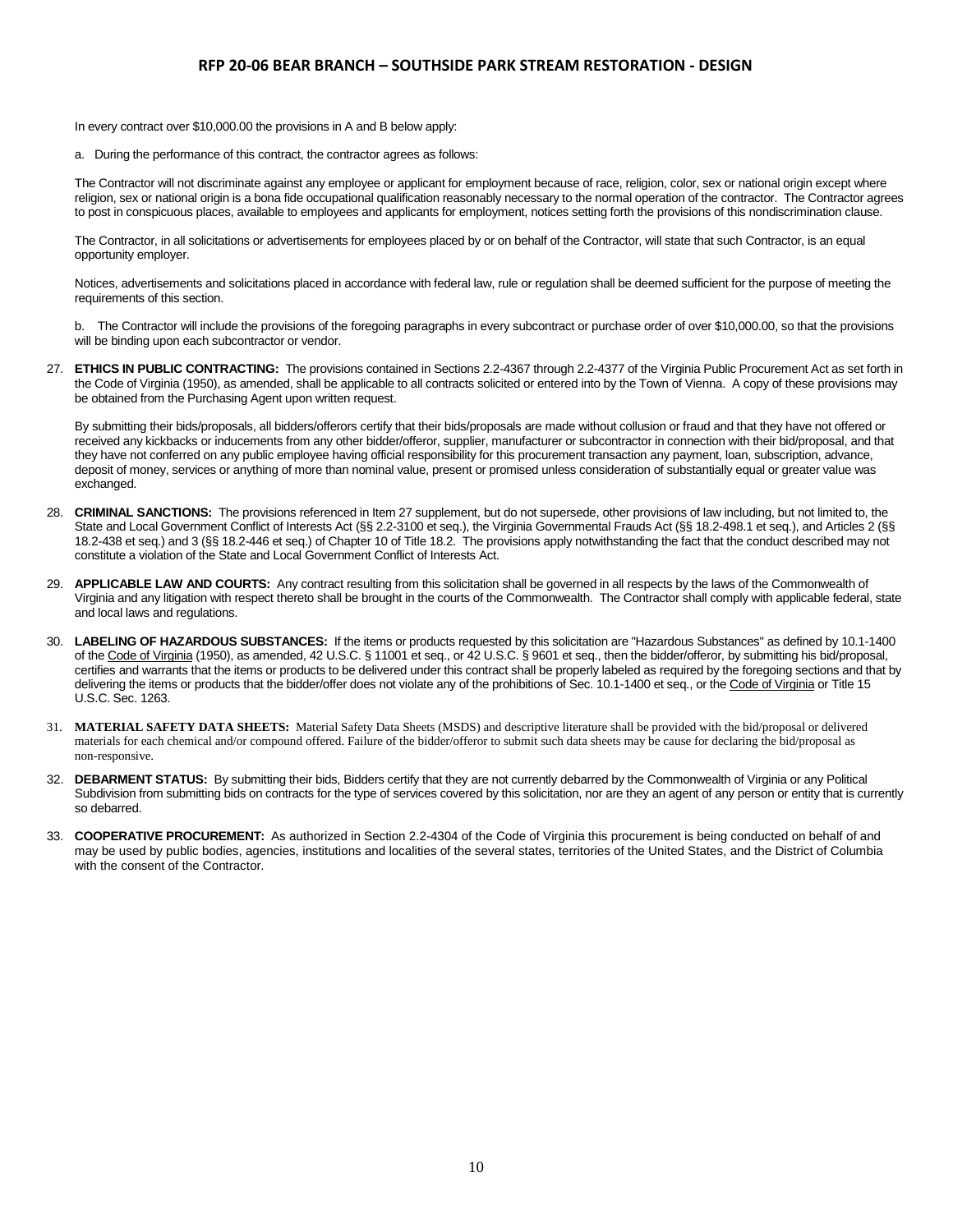# **PROPRIETARY INFORMATION:**

Ownership of all data, materials, and documentation originated and prepared for the Owner pursuant to the REQUEST FOR PROPOSAL shall belong exclusively to the Owner and be subject to public inspection in acc ordnance with the Virginia Freedom of Information Act. Trade secrets or proprietary information submitted by an Offeror shall not be subject to public disclosure under the Virginia Freedom of Information Act, however, the Offeror must invoke the protections of Section 2.2-4342F of the Code of Virginia, in writing, either before or at the time the data or other material is submitted. The written notice must specifically identify the data or materials to be protected and state the reasons why protection is necessary. The proprietary or trade secret material submitted must be identified by some distinct method such as highlighting or underlining and must indicate only the specific words, figures, or paragraphs that constitute trade secret or proprietary information.

## **NOTICE OF PROPRIETARY INFORMATION**

| <b>Section Title</b> | <b>Page Number</b> | Reason(s) for Withholding from Disclosure |
|----------------------|--------------------|-------------------------------------------|
|                      |                    |                                           |
|                      |                    |                                           |
|                      |                    |                                           |
|                      |                    |                                           |
|                      |                    |                                           |
|                      |                    |                                           |
|                      |                    |                                           |

**Confidentiality References Protection in Accordance with the Code of Virginia, Section 2.2-4342F**

# **NOTICE OF PROPRIETARY INFORMATION (CONTINUED):**

**INSTRUCTIONS**: Identify the data or other materials to be protected and state the reasons by using the codes listed below. Indicate die specific words, figures, or paragraphs that constitute trade secrets or proprietary materials.

A- This page contains information relating to "trade secrets', and "proprietary information" including processes. Operations, style of work, or apparatus, identify confidential statistical data, amount or source of any income... of any person (or) partnership. "See Virginia Public Procurement Act. Section 2.2-4342F. Unauthorized disclosure of such information would violate the Trade Secrets Act 18 U.S.C. 1905.

B- This page contains proprietary information including confidential, commercial or financial information which was provided to the Government on a voluntary basis and is of the type that would not customarily be released to the public. See Virginia Public Procurement Act, Section 2.2-4342F; 5 U.S.C. 552 (b)(4); 12 C.F.R. 309.5(c)(4).

C- This page contains proprietary information including confidential, commercial or financial information. This disclosure of such information would cause substantial harm to competitive position and impair the Government's ability to obtain necessary information from contractors in die future. 5 U.S.C. See Virginia Public Procurement Act. Section 2.2-4342F; 552 (b)(4); 12 C. F. R 309.5(c)(4).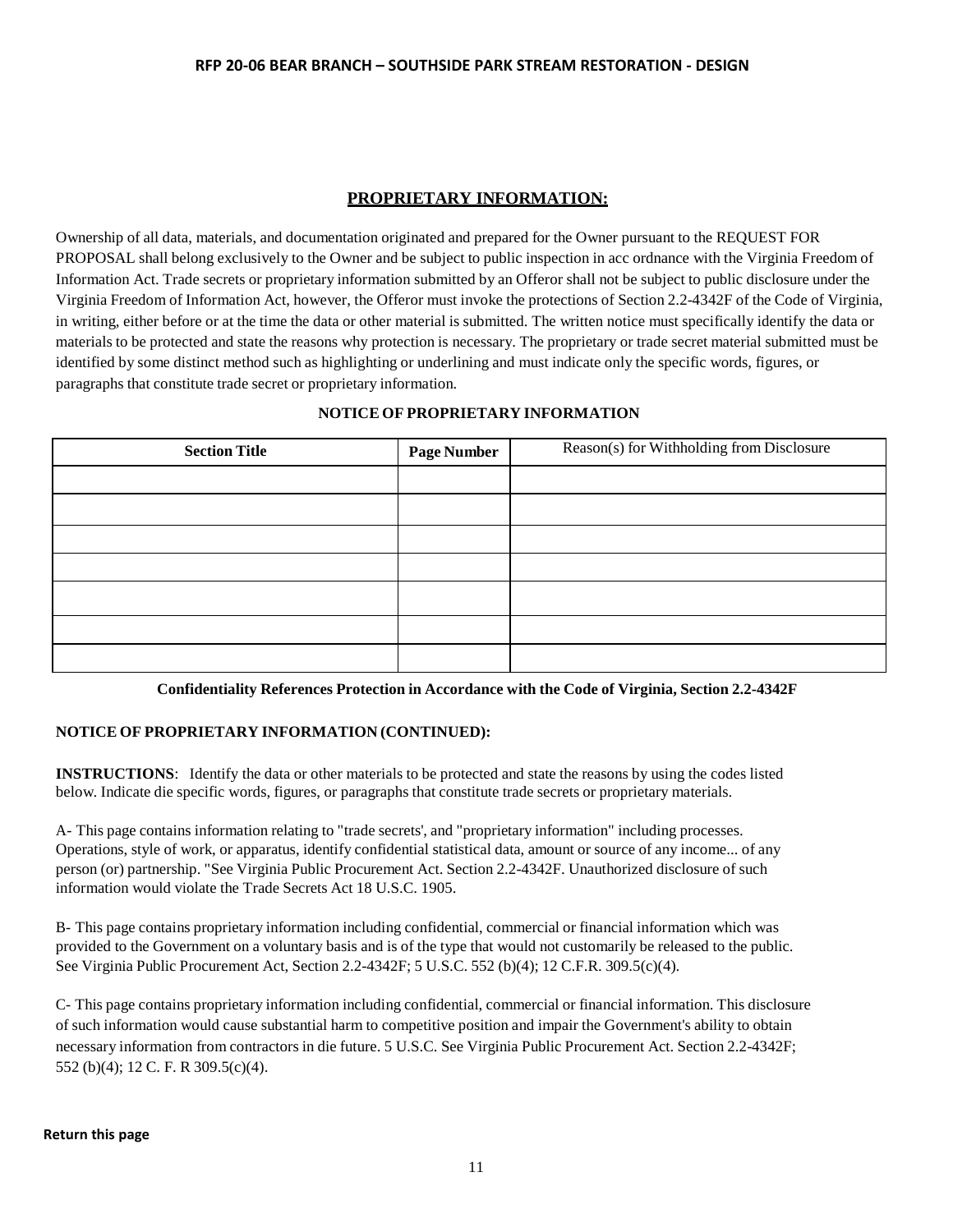#### PROOF OF AUTHORITY TO TRANSACT BUSINESS IN VIRGINIA

## THIS FORM MUST BE SUBMITTED WITH YOUR PROPOSAL/BID. FAILURE TO INCLUDE THIS FORM MAY RESULT IN REJECTION OF YOUR PROPOSAL/BID

Pursuant to Virginia Code §2.2-4311.2, an Offeror/Bidder organized or authorized to transact businessin the Commonwealth pursuant to Title 13.1 or Title 50 of the Code of Virginia shall include in its proposal/bid the identification number issued to it by the State Corporation Commission ("SCC"). Any Offeror/Bidder that is not required to be authorized to transact business in the Commonwealth as a foreign business entity under Title 13.1 or Title 50 of the Code of Virginia or as otherwise required by law shall include in its proposal/bid a statement describing why the Offeror/Bidder is not required to be so authorized. Any Offeror/Bidder described herein that fails to provide the required information shall not receive an award unless a waiver of this requirement and the administrative policies and procedures established to implement this section is granted by the County Administrator or School Superintendant, as applicable.

If this quote for goods or services is accepted by the Town of Vienna, Virginia, the undersigned agrees that the requirements of the Code of Virginia Section 2.2-4311.2 have been met.

Please complete the following by checking the appropriate line that applies and providing the requested information.

A. **Charage 1** Offeror/Bidder is a Virginia business entity organized and authorized to transact business in Virginia by the SCC and such vendor's Identification Number issued to it by the SCC is\_

B. Offeror/Bidder is an out-of-state (foreign) business entity that is authorized to transact business in Virginia by the SCC and such vendor's Identification Number issued to it by the SCC is

C. C. CHEROF Offeror/Bidder does not have an Identification Number issued to it by the SCC and such vendor is not required to be authorized to transact business in Virginia by the SCC for the following reason(s):

**Please attach additional sheetsif you need to explain why such Offeror/Bidder is not required to be authorized to transact businessin Virginia.**

Legal Name of Company (as listed on W-9)

Legal Name of Offeror/Bidder

Date

Authorized Signature

Print or Type Name

**Return This Page**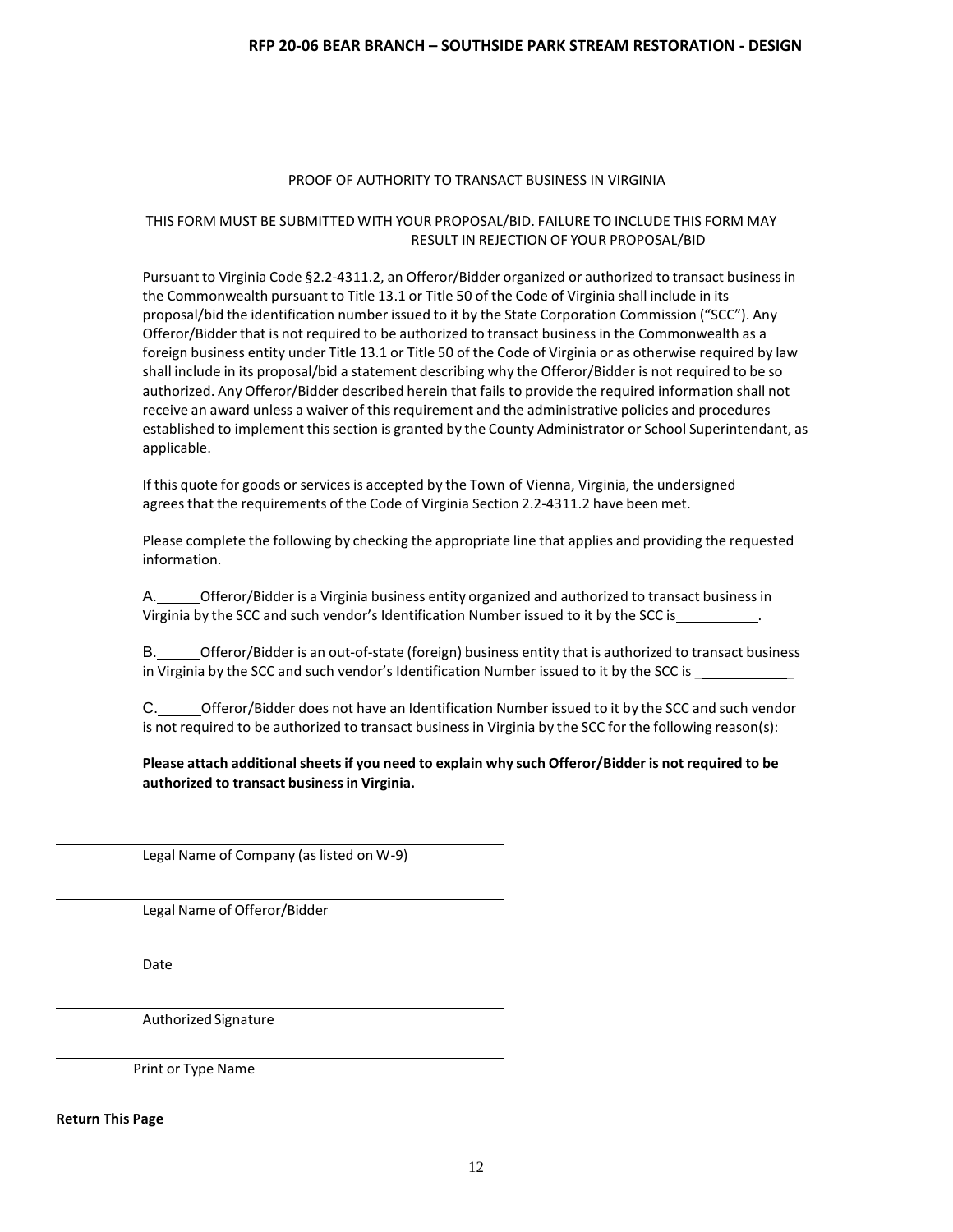

**Appendix A - Location Map and Extents of Proposed Project**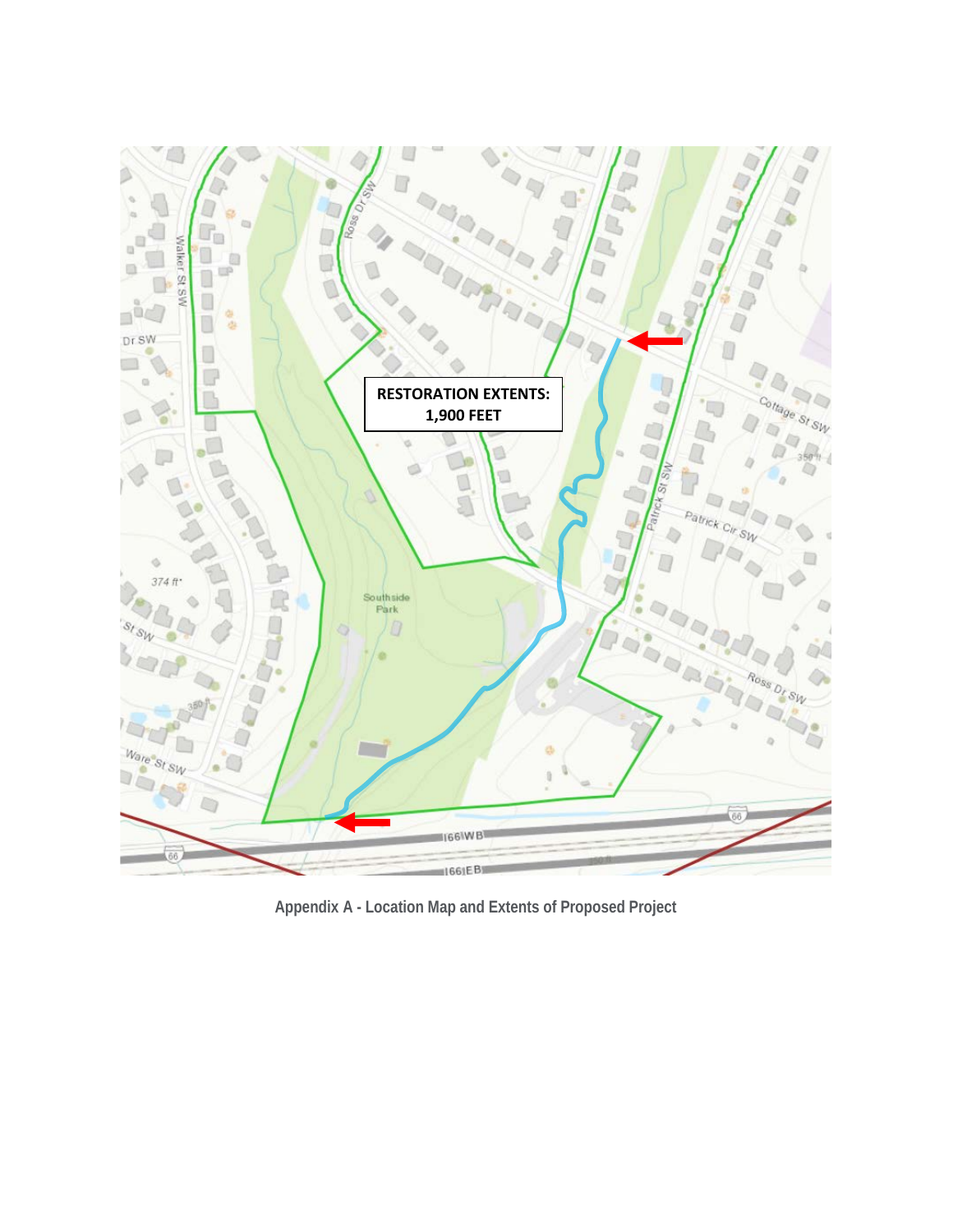

# **March 16, 2020 ADDENDUM #1 RFP 20-06 BEAR BRANCH – SOUTHSIDE PARK STREAM RESTORATION - DESIGN** (Must be completed and returned with response)

AT THE TIME OF THE ISSUANCE OF THIS ADDENDUM, THERE IS NO DELAY OR CHANGE IN THE DUE DATE FOR THE PROPOSALS, AS THE TOWN IS OPEN AND OPERATING ON A NORMAL BUSINESS SCHEDULE

- 1. Q: What are the Town's specific restoration goals and objectives for this project? The site has very difficult site constraints and understanding the Town's specific goals are essential for us to develop a restoration approach and methodology. *A: The Town's restoration goals and objectives are outlined in the Stormwater Local Assistance Fund Grant Application. Link provided on page 1 of RFP 20-06.*
- 2. Q: What are the Town's specific project limits? Can you define the maximum lateral extent of the possible work? Is reconfiguration of the park recreational fields and infrastructure (parking lot, access road) an option?

*A: Appendix A contains the location map and extents of the proposed project. The maximum lateral extent will be determined during the design of this project. The Town does not intend to reconfigure recreational fields, parking lots, or existing access roads.* 

- 3. Q: What are the allowable tree impacts? Both from a regulatory perspective (Town and County) and from a public perception standpoint.
	- *A: The project should minimize impact to trees to the extent practical.*
- 4. Q: Is LID within the two parks areas (Southside Park and George C. Yeonas Park) an option? Would impacts to parking spaces be allowed to make room for LID features? *A: The scope of this project is limited to a stream restoration.*
- 5. Q: Is design/build an option for this work? *A: No, design and construction will be separate contracts.*
- 6. Q: Section 3.3. Surveys on page 2 of the RFP, this section states, "A tree survey that pertains to tree sizes (DBH) must be created for this project. The applicant is to outline the proposed requirements of the tree survey to be performed." Does the Town of Vienna require only a survey of DBH or will this also need to include a survey of tree species?

*A: The tree survey is required to collect any information that is necessary for the design of this restoration.* 

7. Q: Section 6. Award of Contract - on page 4 of the RFP, this section states, "At the discussion stage, the Town may discuss non-binding estimates of total project costs including, but not limited to non-binding estimates of cost of services." Does this mean that no proposed cost or budget is required with the initial proposal submission on March 26th, but is only necessary if the Offeror is deemed fully qualified and the Town moves forward with discussions?

*A: Per Section 4. Proposal Preparation and Submission Requirements – 2. Specific Submittal Requirements, there is no request to submit a proposed cost, therefore, one is not required at this time.*

8. Q: Section 9.23. License Requirement - on page 9 of the RFP, this section states, "All firms doing business in the Town of Vienna are required to be organized or authorized to transact business in the Commonwealth of Virginia or include in its bid or proposal a statement describing why the bidder or offeror is not required to be so authorized. Additionally all firms doing business in the Town of Vienna are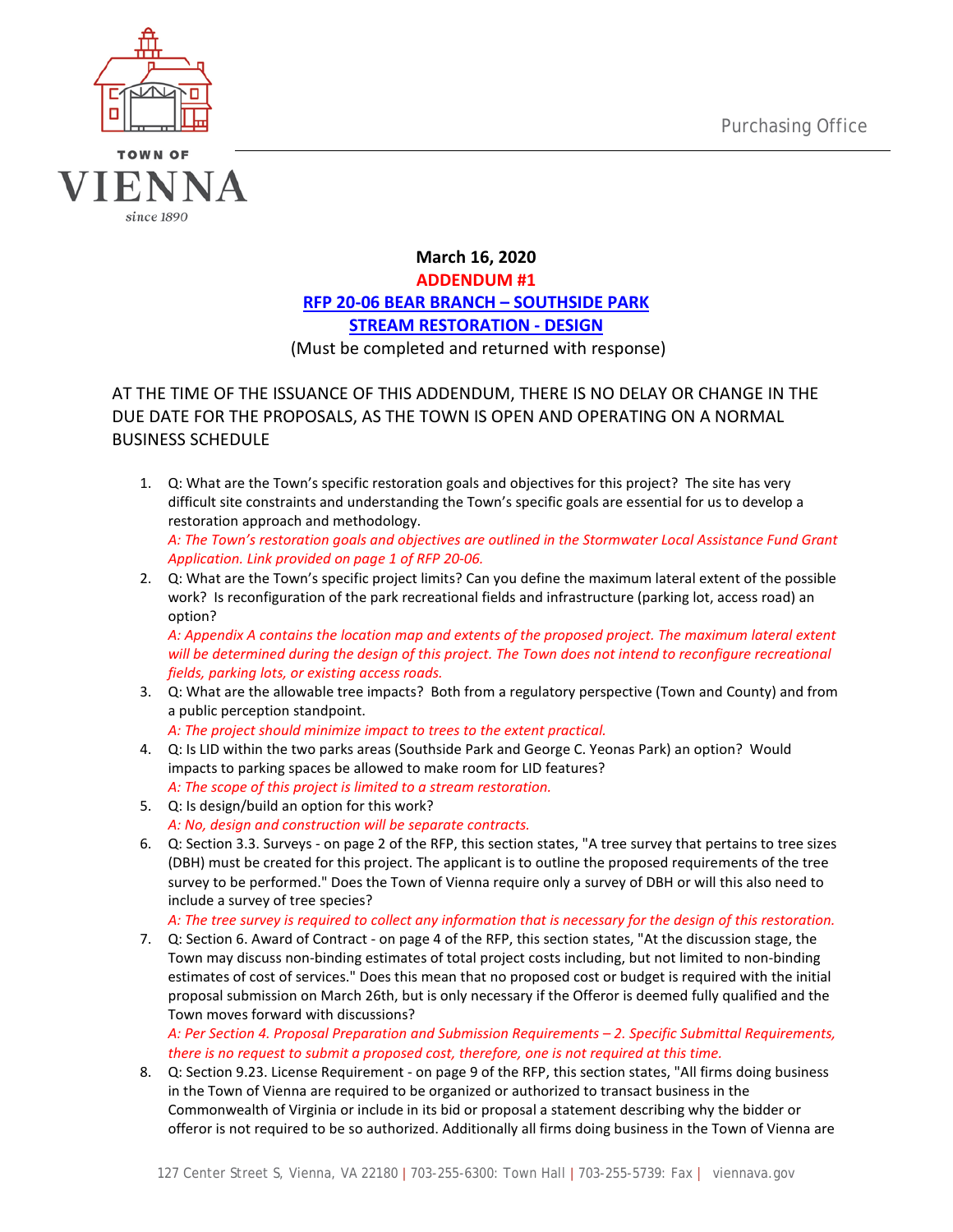



required to be licensed in accordance with the Town's "Business, Professional and Occupational Licensing (BPOL) Tax" Ordinance. Wholesale and retail merchants without a business location in the Town are exempt from this requirement. Questions concerning the BPOL Tax should be directed to the Finance Department, Business License Office, Telephone number (703) 255-6321. The BPOL License number must be indicated on the submitted bid form." Our business is not located in the Town of Vienna; are we therefore exempt from providing a BPOL License number? We do have an ID Number issued by the SCC to transact business in VA.

*A:As that Section states "Wholesale and retail merchants without a business location in the Town are exempt from this requirement." Therefore, businesses not located in the Town are exempt.* 

9. Q: We are aware that the survey window for identifying the Small Whorled Pogonia is June 1 - July 20. Are we correct to assume the Town would want this survey completed summer of 2020? *A: Time is of the essence. The Town would like the survey to be completed as quickly as possible.* 

# ALL OTHER TERMS, CONDITIONS, AND SPECIFICATIONS SHALL REMAIN THE SAME. A copy of this signed addendum must accompany your response as an acknowledgment of its receipt:

NAME AND ADDRESS OF VENDOR:

PHONE #:  $EMAIL:$ 

\_\_\_\_\_\_\_\_\_\_\_\_\_\_\_\_\_\_\_\_\_\_\_\_\_\_\_\_\_\_\_\_\_\_\_\_\_\_\_\_\_\_\_\_\_\_

\_\_\_\_\_\_\_\_\_\_\_\_\_\_\_\_\_\_\_\_\_\_\_\_\_\_\_\_\_\_\_\_\_\_\_\_\_\_\_\_\_\_\_\_\_\_

\_\_\_\_\_\_\_\_\_\_\_\_\_\_\_\_\_\_\_\_\_\_\_\_\_\_\_\_\_\_\_\_\_\_\_\_\_\_\_\_\_\_\_\_\_\_

NAME OF AUTHORIZED REPRESENTATIVE:

*Please Print*

| <b>SIGNATURE</b><br>1 N.L. | ۱Δ<br>. |  |
|----------------------------|---------|--|
|----------------------------|---------|--|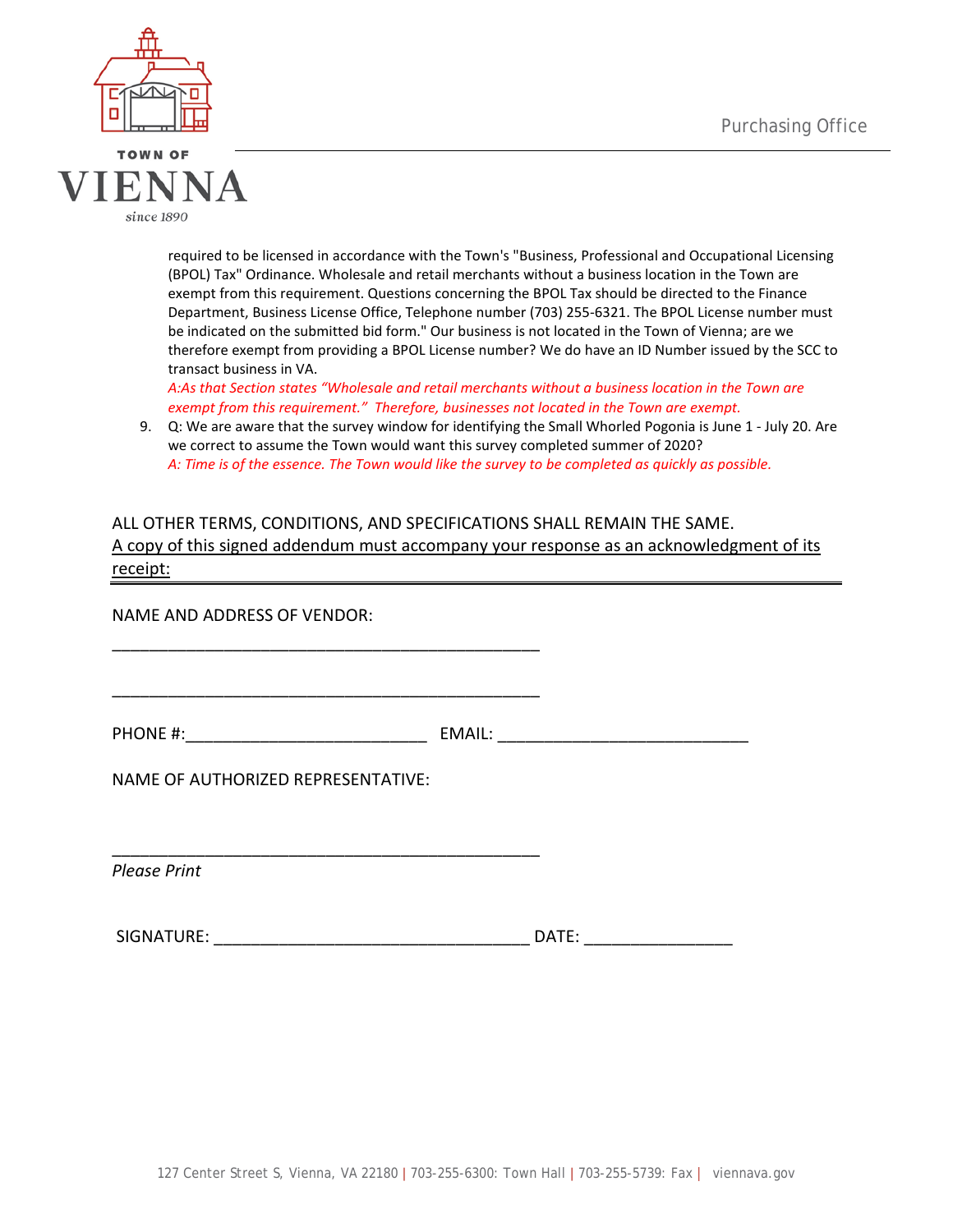

# **March 20, 2020 ADDENDUM #2 RFP 20-06 BEAR BRANCH – SOUTHSIDE PARK STREAM RESTORATION - DESIGN** (Must be completed and returned with response)

AT THE TIME OF THE ISSUANCE OF THIS ADDENDUM, THERE IS NO DELAY OR CHANGE IN THE DUE DATE FOR THE PROPOSALS. HOWEVER, ALL TOWN BUILDINGS ARE NOW CLOSED TO THE PUBLIC. SEE BELOW FOR SUBMISSION INSTRUCTIONS.

- 1. Proposal submission instructions: *All Town buildings are closed to the public at this time, but remain staffed. It is recommended that proposals be submitted by sending them FedEx or UPS. If vendors would still like to hand deliver the proposals, they may do so. There are instructions posted on the main doors of Town Hall with contact information. Upon arriving at Town Hall, please call the receptionist and indicate which door you are at, and someone will come out and get the package from you and log the date and time in.*
- 2. Q: Will this project be subject to compliance with the Town of Vienna Tree Preservation and Planting Guide, which seems to pertain to development/re-development? *A: No, the Tree Preservation and Planting Guide is designed to serve as a guide to residential builders and homeowners.*
- 3. Q: What is the minimum size DBH tree that needs to be surveyed? *A: Typical minimum DBH is 12 inches; however, the survey should collect any information that is necessary for the design of the restoration.*
- 4. Q: Section 7 on page 2 includes "Post Construction Monitoring" in the title. Is post construction monitoring included in the RFP *A: Yes, it is included.*

ALL OTHER TERMS, CONDITIONS, AND SPECIFICATIONS SHALL REMAIN THE SAME. A copy of this signed addendum must accompany your response as an acknowledgment of its receipt:

NAME AND ADDRESS OF VENDOR: \_\_\_\_\_\_\_\_\_\_\_\_\_\_\_\_\_\_\_\_\_\_\_\_\_\_\_\_\_\_\_\_\_\_\_\_\_\_\_\_\_\_\_\_\_\_ \_\_\_\_\_\_\_\_\_\_\_\_\_\_\_\_\_\_\_\_\_\_\_\_\_\_\_\_\_\_\_\_\_\_\_\_\_\_\_\_\_\_\_\_\_\_ PHONE #:  $EMAIL:$ NAME OF AUTHORIZED REPRESENTATIVE: \_\_\_\_\_\_\_\_\_\_\_\_\_\_\_\_\_\_\_\_\_\_\_\_\_\_\_\_\_\_\_\_\_\_\_\_\_\_\_\_\_\_\_\_\_\_ *Please Print*

SIGNATURE: \_\_\_\_\_\_\_\_\_\_\_\_\_\_\_\_\_\_\_\_\_\_\_\_\_\_\_\_\_\_\_\_\_\_ DATE: \_\_\_\_\_\_\_\_\_\_\_\_\_\_\_\_